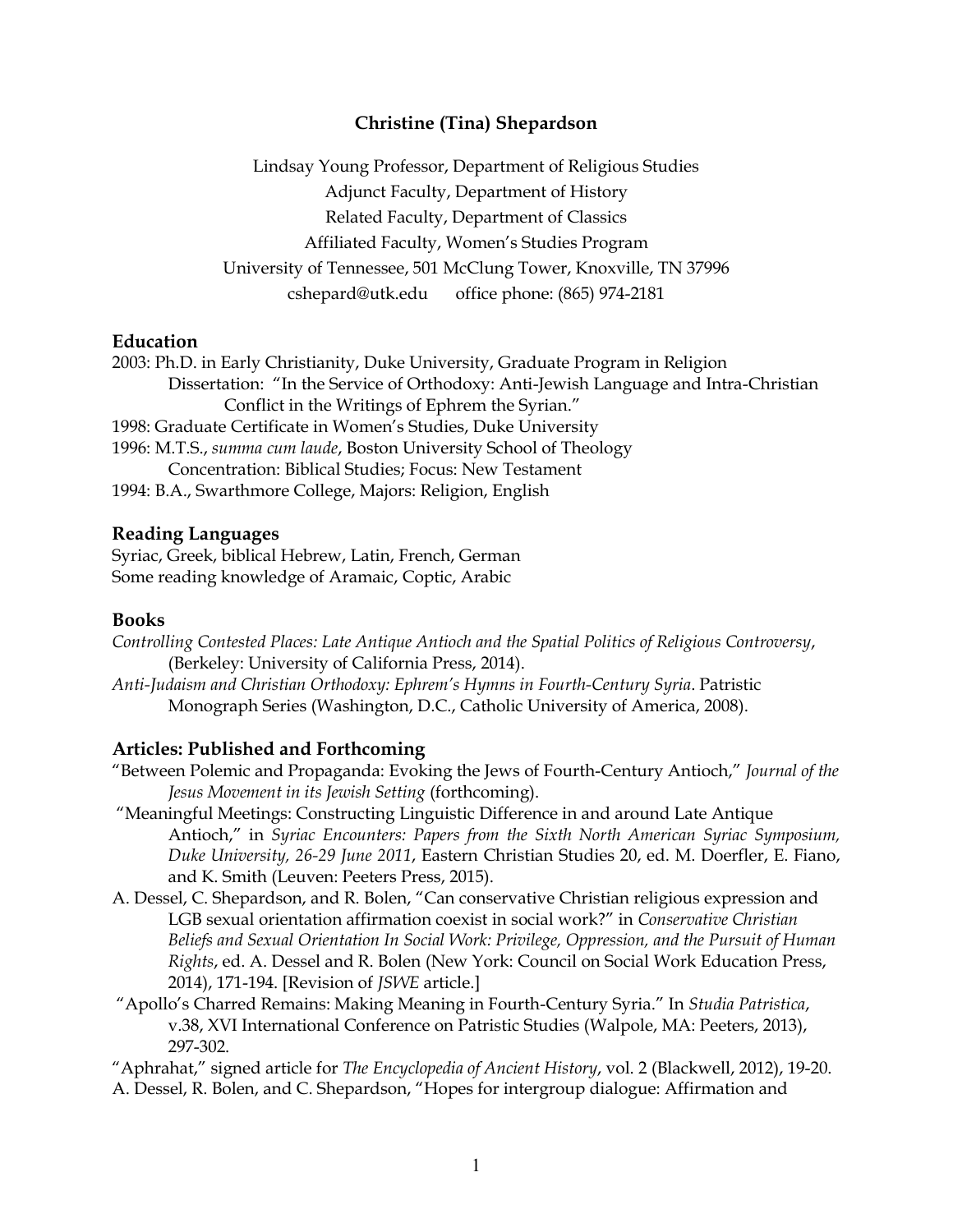allies," *Journal of Social Work Education* 48.2 (2012): 361-7.

- "Interpreting the Ninevites' Repentance: Jewish and Christian Exegetes in Late Antique Mesopotamia," *Hugoye: Journal of Syriac Studies*, 14.2 (2011): 61-89.
- A. Dessel, R. Bolen, and C. Shepardson, "Can religious freedom of expression and sexual orientation affirmation coexist in social work? A critique of Hodge's theoretical, theological and conceptual frameworks," *Journal of Social Work Education* 47.2 (2011): 213- 234.
- "Burying Babylas: Meletius and the Christianization of Antioch." In *Studia Patristica*, v.37, XV International Conference on Patristic Studies (Walpole, MA: Peeters, 2010): 347-52.
- "Rewriting Julian's Legacy: John Chrysostom's *On Babylas* and Libanius's *Oration* 24," *Journal of Late Antiquity* 2.1 (2009): 99-115.
- "Syria, Syriac, Syrian: Negotiating East and West in Late Antiquity," in *The Blackwell Companion to Late Antiquity* (Blackwell, 2009), 455-66.
- "Paschal Politics: Deploying the Temple's Destruction against Fourth-Century Judaizers," *Vigiliae Christianae* 62.3 (2008): 233-260.
- "Defining the Boundaries of Orthodoxy: Eunomius in the Anti-Jewish Polemic of his Cappadocian Opponents," *Church History* 76.4 (December 2007): 699-723.
- "Controlling Contested Places: John Chrysostom's *Adversus Iudaeos* Homilies and the Spatial Politics of Religious Controversy," *Journal of Early Christian Studies*, 15.4 (December 2007): 483-516.
- "Create-A-Jesus: Scholarship and the Search for the Historical Jesus," in *Teaching the Bible: Practical Strategies for Classroom Instruction* (Society of Biblical Literature, 2005), 277- 278.
- "Source Criticism and Eye-Witness Accounts," in *Teaching the Bible: Practical Strategies for Classroom Instruction* (Society of Biblical Literature, 2005), 30-31.
- "'Exchanging Reed for Reed': Mapping Contemporary Heretics onto Biblical Jews in Ephrem's *Hymns on Faith*," *Hugoye: Journal of Syriac Studies* 5.1 (2002): 15-33.
- "Anti-Jewish Rhetoric and Intra-Christian Conflict in the Sermons of Ephrem Syrus." In *Studia Patristica*. Vol. XXXV, XIII International Conference on Patristic Studies, (Walpole, MA: Peeters, 2001), 502-507.
- Paula Fredriksen and Tina Shepardson, "Embodiment and Redemption: The Human Condition in Ancient Christianity," in *The Human Condition: A Theory and Case-Study of the Comparison of Religious Ideas*, ed. Robert C. Neville (Albany, NY: SUNY, 2001), 133-155.
- "Stones and Stories: Reconstructing the Christianization of the Golan." *Biblisches Forum* Summer 1999 (http://purl.org/bibfor/archiv/99-1.shepardson.htm). Reprinted in *Biblisches Forum: Texte und Steine*, eds. Andreas Leinhäupl-Wilke, Stefan Lücking, and Jesaja Michael Wiegard (Münster: Biblisches Forum, 2000), 98-116.
- "Christian Division in Ancient Edessa: Ephrem the Syrian's *Carmina Nisibena* XXVII-XXVIII." *Journal of the Assyrian Academic Society* 12.1 (1999): 29-41.
- "St. Michael the Archangel: An Ancient Coptic Homily." *Coptic Church Review* 19.3 (1998): 66-74.

## **Work Under Review**

- "The City, A Text: Inscribing Orthodoxy in Antioch's Landscape," in *Late Antique Cities and Religious Change*, ed. Philip Rousseau and Wendy Mayer (book under review).
- "The Enemy of My Enemy is a Heretic? Nestorians, Miaphysites, and Gerontius's *Life of Melania*," in *Melania: Early Christianity in the Life of One Family*, ed. Catherine Chin and Caroline Schroeder (book under review).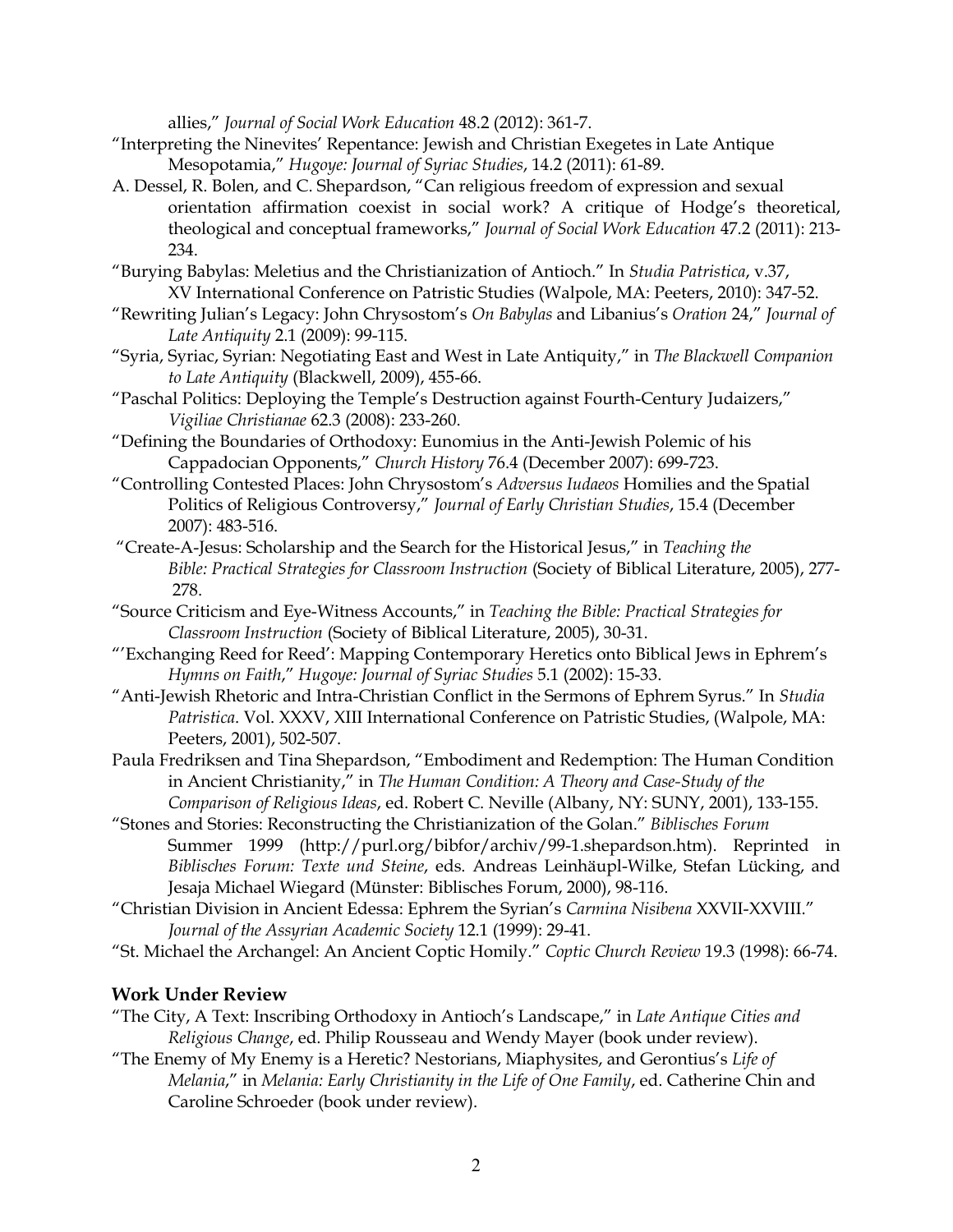- "Give it Up for God: Wealth, Suffering, and the Rhetoric of Religious Persecution in John of Ephesus' *Church History*." (under review).
- "Bodies on Display: Deploying the Saints in Religious Competitions of Late Antique Antioch." (under review).

## **Book Reviews**

- Andrade, Nathanael J. *Syrian Identity in the Greco-Roman World.* Greek Culture in the Roman World. Reviewed in *Bryn Mawr Classical Review* 2015.01.22.
- Cribiore, Raffaella. *Libanius the Sophist: Rhetoric, Reality, and Religion in the Fourth Century*. Cornell Studies in Classical Philology. Reviewed in *Journal of Early Christian Studies* 22.3 (2014): 473-4.
- Cameron, Averil and Robert Hoyland, eds., *Doctrine and Debate in the East Christian World, 300- 1500*. Worlds of Eastern Christianity 12. Reviewed in *Speculum: A Journal of Medieval Studies* 89.1 (2014): 171-2.
- Walters, James, ed. *Ephrem the Syrian. Hymns on the Unleavened Bread*. Reviewed in *Hugoye: Journal of Syriac Studies* 16.2 (2013): 382-4.
- Sivertsev, Alexei M. *Judaism and Imperial Ideology in Late Antiquity*. Reviewed in *Journal of Late Antiquity* 5.2 (2013): 427-29.
- Barnes, Timothy D. *Early Christian Hagiography and Roman History*. Reviewed in *Catholic Biblical Quarterly* 75.1 (2013): 136-8.
- Schor, Adam M. *Theodoret's People: Social Networks and Religious Conflict in Late Roman Syria*. Reviewed in *Hugoye: Journal of Syriac Studies* 15.2 (2012): 408-10.
- Dunning, Benjamin. *Aliens and Sojourners: Self as Other in Early Christianity*. Reviewed in *Church History: Studies in Christianity and Culture* 80.4 (2011): 880-2.
- Harvey, Susan Ashbrook and David Hunter, eds. *The Oxford Handbook of Early Christian Studies*. Reviewed in *Theological Studies* 70.4 (2009): 933-5.
- Bowes, Kim. *Private Worship, Public Values, and Religious Change in Late Antiquity*. Reviewed in *Church History: Studies in Christianity and Culture*, 78.4 (2009): 877-80.
- Sandwell, Isabella. *Religious Identity in Late Antiquity: Greeks, Jews, and Christians in Antioch*. Reviewed in *Church History: Studies in Christianity and Culture*, 77.3 (2008): 706-8.
- Maxwell, Jaclyn. *Christianization and Communication in Late Antiquity: John Chrysostom and his Congregation in Antioch*. Reviewed in *Church History: Studies in Christianity and Culture*, 76.4 (2007): 823-4.
- Harvey, Susan Ashbrook *Scenting Salvation: Ancient Christianity and the Olfactory Imagination*. Reviewed in *Church History: Studies in Christianity and Culture* 76.2 (2007): 403-5.
- Walker, Joel. *The Legend of Mar Qardagh: Narrative and Christian Heroism in Late Antique Iraq*. Reviewed in *Religious Studies Review* 32.2 (2007): 78-9.
- Boustan, Ra'anan and Annette Yoshiko Reed, eds. *Heavenly Realms and Earthly Realities in Late Antique Religions*. Reviewed in *Ancient History Bulletin* 21 (2007).
- Klein, Wassilios, ed. *Syrische Kirchenväter*. Reviewed in *Religious Studies Review*, 32.2 (2006): 126.
- Krueger, Derek. *Writing and Holiness: The Practice of Authorship in the Early Christian East*. Reviewed in *The Medieval Review*, September 2005.
- Possekel, Ute. *Evidence of Greek Philosophical Concepts in the Writings of Ephrem the Syrian*. Reviewed in *Religious Studies Review* 28.2 (April 2002): 172-3.
- Hoffman, Paul. *Studien zur Frühgeschichte der Jesus-Bewegung*. Reviewed in *Religious Studies Review* 23.2 (April, 1997): 78.
- Bockmuehl, Markus. *This Jesus: Martyr, Lord, Messiah*. Reviewed in *Religious Studies Review* 23.2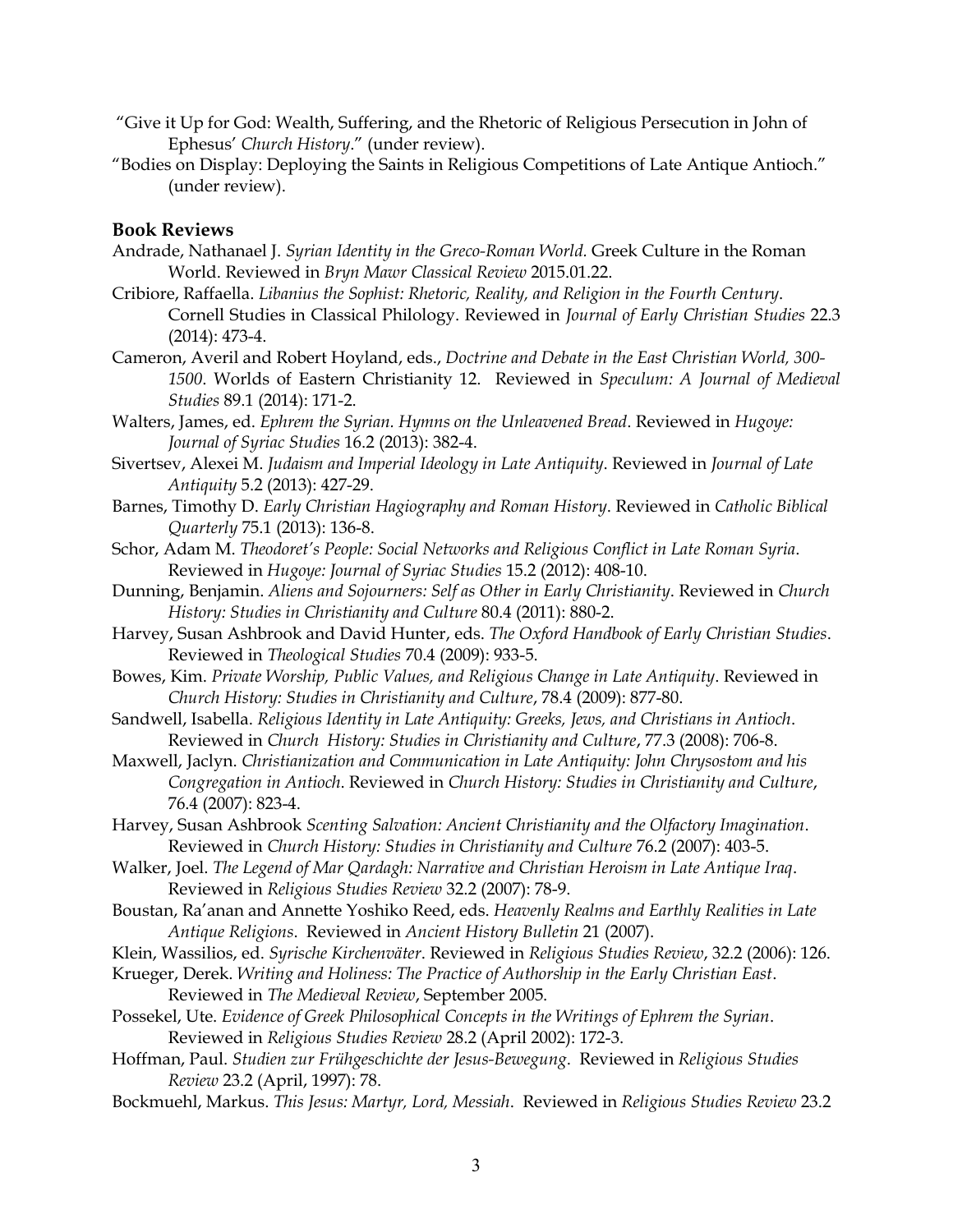(April, 1997): 78.

- Wilkens, Michael J. and J.P. Moreland, eds. *Jesus under Fire: Modern Scholarship Reinvents the Historical Jesus*; and Joel B. Green and Max Turner, eds. *Jesus of Nazareth, Lord and Christ: Essays on the Historical Jesus and New Testament Christology*. Reviewed in *Religious Studies Review* 23.2 (April, 1997): 77-8.
- Watson, Alan. *Jesus the Jew: The Pharisaic Tradition in John*. Reviewed in *Religious Studies Review* 23.1 (January, 1997): 70.
- Young, Brad H. *Jesus the Jewish Theologian*. Reviewed in *Religious Studies Review* 23.1 (January, 1997): 70.

# **National Awards, Fellowships, and Grants**

2009-10: American Academy of Religion, AAR Individual Research Grant 2009-10: American Academy of Religion, AAR Regional Development Grant 2009-10: American Council of Learned Societies, ACLS Fellowship 2008: National Endowment for the Humanities, NEH Summer Stipend 2008: American Philosophical Society, Franklin Research Grant 2001-02: Woodrow Wilson National Fellowship Foundation, Charlotte W. Newcombe Dissertation Fellowship 1998: American Schools of Oriental Research, Joseph A. Callaway Prize for best student paper

# **University Awards and Fellowships**

2015-17: UT, Lindsay Young Professorship 2015: UT, SARIF Foreign Travel Award (Oxford) 2015: UT, Faculty Trailblazer: College of Arts and Sciences, Faculty Appreciation Week 2014: UT, Quest Scholar of the Week 2014: UT, Nominee for NEH Summer Stipend 2013: UT, SARIF Foreign Travel Award (Finland) 2012-13: UT, College of Arts and Sciences Faculty Academic Outreach Award 2011-12: Department of Education Arabic and Arab Culture Infusion Stipend (awarded by UT) 2011: UT, SARIF Foreign Travel Award (Oxford) 2011: UT Chancellor's Award: Professional Promise in Research and Creative Achievement 2010: UT, SARIF Foreign Travel Award (Syria) 2008: UT, Quest Scholar of the Week 2007: UT, SARIF Foreign Travel Award (Oxford) 2006: UT, Professional Development Award (Turkey) 2005: UT, Nominee for NEH Summer Stipend 2003: UT, SARIF Foreign Travel Award (Oxford) 2002-03: Duke University, Gerst Dissertation Fellowship 1996-2000: Duke University, Graduate Fellowship 1996, 1997: Boston University School of Theology, Lucinda Bidwell Beebe Fellowship 1996: Boston University School of Theology, American Bible Society Award

# **University Grants**

2015-16: Humanities Center grant to fund Faculty Research Seminar 2014-15: Humanities Center grant to fund Faculty Research Seminar 2013-14: Humanities Center grant to fund Faculty Research Seminar 2013: Marco Institute grant to fund the maps needed for my book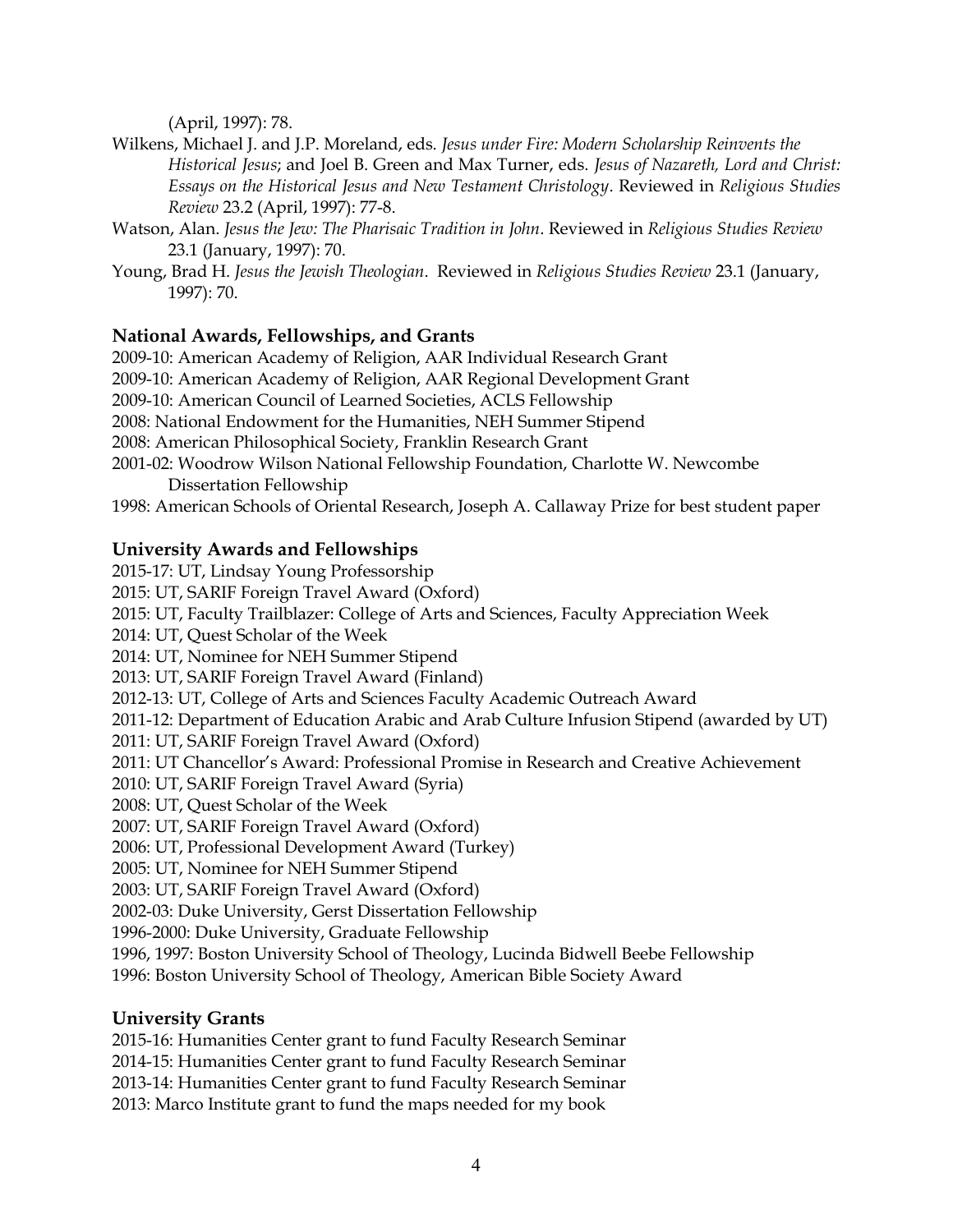2012-13: Humanities Center grant to fund Faculty Research Seminar 2011-12: Humanities Initiative grant to fund Faculty Research Seminar 2011: Marco Institute research travel grant to Oxford conference 2010-11: Humanities Initiative grant to fund Faculty Research Seminar 2009-10: Humanities Initiative grant to fund Regional Workshop 2009-10: Humanities Initiative grant to fund Faculty Research Seminar 2009: Opportunities Fund Grant to fund Regional Workshop 2008-09: Humanities Initiative grant to fund Regional Workshop 2008-09: Humanities Initiative grant to fund Faculty Research Seminar 2007-08: Humanities Initiative grant to fund Faculty Research Seminar 2006-07: Humanities Initiative grant to fund Faculty Research Seminar 2006: Marco Institute research travel grant to Newberry Library 2005-06: Humanities Initiative grant to fund Faculty Research Seminar 2005: Marco Institute research travel grant to Newberry Library 2005: Lindsay Young Endowment grant for library resources

## **International Invited Research Lectures**

- "Strategies of Persistence: Suffering and the Rhetoric of Religious Persecution in John of Ephesus' *Church History*." Invited speaker at the annual University of South Africa Symposium for New Testament and Early Christian Studies in Pretoria, South Africa, September 2014.
- "Bodies on Display: Deploying the Saints in Religious Competitions of Late Antique Antioch." Invited speaker at an international meeting, "Intellectual Exchange and Religious Diversity in Antioch (CE 350-450)," in Zurich, Switzerland, July 2014.
- "The Politics of Shaping Antioch's Places." Invited speaker at an international meeting in Paris, France, January 2010.

# **National Invited Research Lectures**

- Invited respondent, "Interpreting Text, Producing and Performing Interpretations," Syriac Literature and Interpretations of Sacred Texts session, Society of Biblical Literature, Atlanta, November 2015.
- "Christians and Jews in late antique Antioch." Invited panelist for the 2015 Moskow Workshop: "Jews in the Late Antique Mediterranean, 4th-7th c." Brown University, May 2015.
- "Give it up for God: Wealth and the Cost of Religious Resistance in John of Ephesus' *Church History*." Invited lecture for "Cultures of the Late Antique Mediterranean". Vanderbilt University, October 2014.
- "Mapping a Textured Landscape: Temples, Martyrs, Ascetics." Invited seminar talk for the Mellon Graduate Student Workshop, "Cultures of Performance in the Post-Classical Mediterranean." Brown University, Feb 2014.
- "The Enemy of My Enemy is a Heretic? Nestorians, Miaphysites, and Gerontius's *Life of Melania*." Late Antiquity Made New: A Celebration of the Work of Elizabeth A. Clark, Duke University, April 2013.
- "Burying Babylas: Place Marketing and the Politics of Memory." Invited research talk for the History Pre-Modern Seminar. (University of Kentucky, March 2013).
- "Controlling Contested Places: Fourth-Century Antioch and the Spatial Politics of Religious Controversy." Invited research talk for the Religious History Colloquium. Vanderbilt University, October 2012.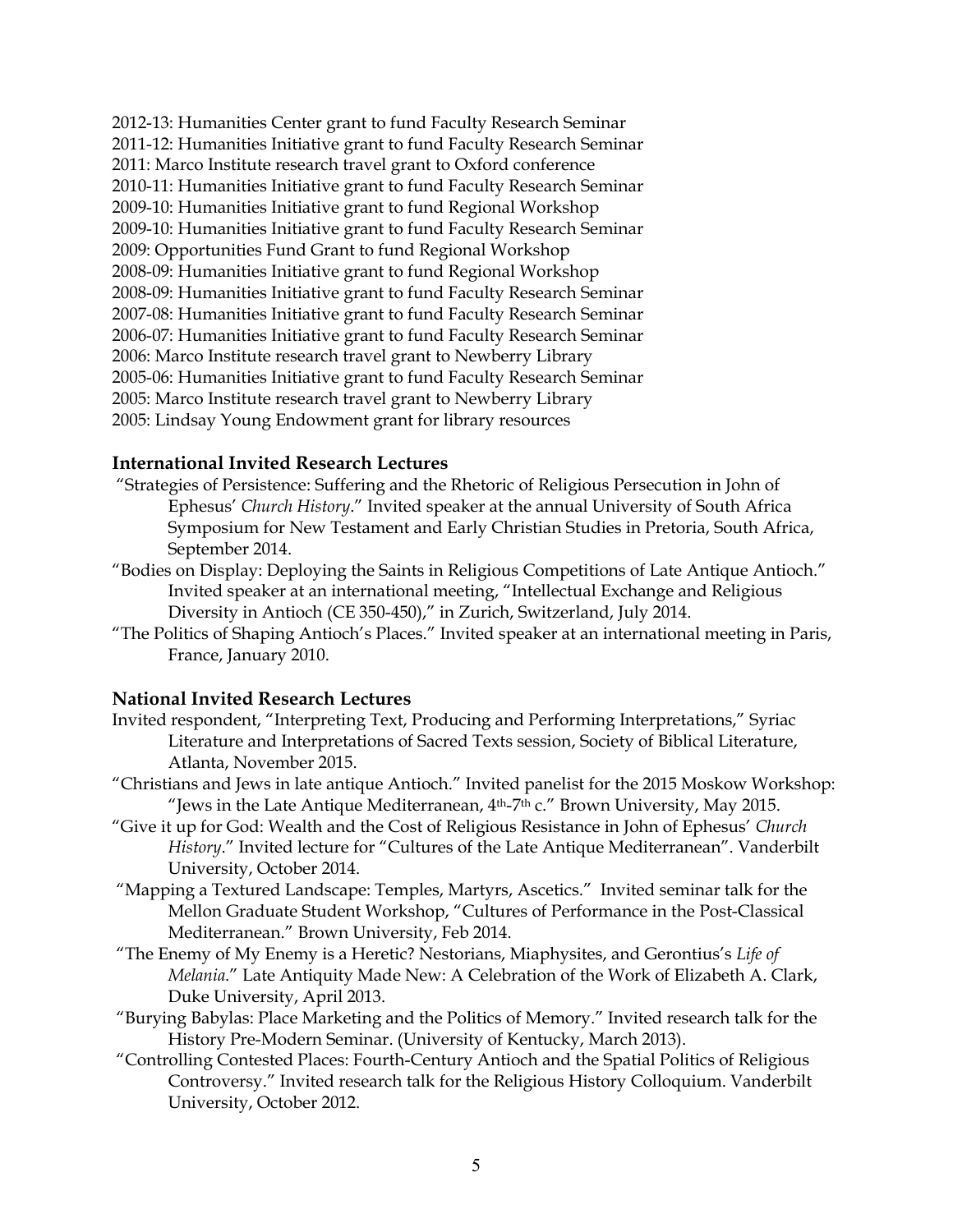Invited respondent: "The Construction of Arian Memories," American Society of Church History, Chicago, January 2012.

- "Controlling Contested Places: Constructing Religious Orthodoxy in Fourth-Century Antioch." Invited speaker at the conference "Constructing Christianity." University of South Carolina, November 2011.
- "Locating Orthodoxy: Syrian Judaizers and Narratives of Imperial Christianity." Invited speaker at the annual meeting of the International Network for the Study of Late Antiquity/Internationales Netzwerk zur Spätantike-Forschung. Knoxville, May 2009.
- "The Politics of Place in Fourth-Century Antioch." Invited speaker at Catholic University of America (Washington, D.C.), March 2009.
- "Fourth-Century Syriac Christianity (Aphrahat and Ephrem) and Judaism in Mesopotamia." Invited lecture at Duke University, part of the NEH-funded summer seminar, "Aramaic in Post-Biblical Judaism and Early Christianity." Duke University, July 2004.
- "Jewish, Christian, and Pagan Interaction in Northern Palestine and Southern Syria." Invited lecture at Duke University, part of the NEH-funded summer seminar, "Aramaic in Post-Biblical Judaism and Early Christianity." Duke University, June 2004.

# **International Conference Presentations**

- "Representing the Saints: John of Ephesus's *Lives* and the Polarization of the Chalcedonian Conflict," XVII International Oxford Patristics Conference, August 2015.
- "Building a Past for the Present: Mapping Religious Orthodoxy onto Antioch's Landscape," XXII Finnish Symposium on Late Antiquity: Spaces – Past and Present, Tvärminne, Finland, November 2013.
- "Apollo's Charred Remains: Making Meaning in Fourth-Century Syria," XVI International Oxford Patristics Conference, August 2011.
- "Burying Babylas: Meletius of Antioch and the Spatial Politics of Christianization," XV International Conference on Patristic Studies, Oxford, August 2007.
- "Paschal Politics: The Temple's Destruction Deployed by Fourth-Century Christians." North American Patristics Society, Chicago, May 2005.
- "'The Stench of the Stinking Jews': Reconnecting Ephrem's Rhetoric with Fourth-century Syrian Jews." XIII International Conference on Patristic Studies, Oxford, August 2003.
- "The Importance of Being Israel: Contextualizing Ephrem the Syrian's Interpretation of Scripture." Society of Biblical Literature, Scripture in Early Judaism and Christianity Section, Toronto, November 2002.
- "The Politics of History: Scriptural History and Community Definition in Fourth-century Syria." Society of Biblical Literature, Ideological Criticism Section, Toronto, November 2002.
- "Anti-Jewish Rhetoric and Intra-Christian Conflict in the Sermons of Ephrem Syrus." XII International Conference on Patristic Studies, Oxford, August 1999.

# **National Conference Presentations**

- "Inscribing Chalcedonian Orthodoxy on the Monks of Palestine," North American Patristics Society, Chicago, May 2014.
- "The City, A Text: Inscribing Orthodoxy in Antioch's Landscape," North American Patristics Society, Chicago, May 2013.
- "Going to the Cemetery: Remembering the Saints in Fourth-Century Antioch," North American Patristics Society, Chicago, May 2012.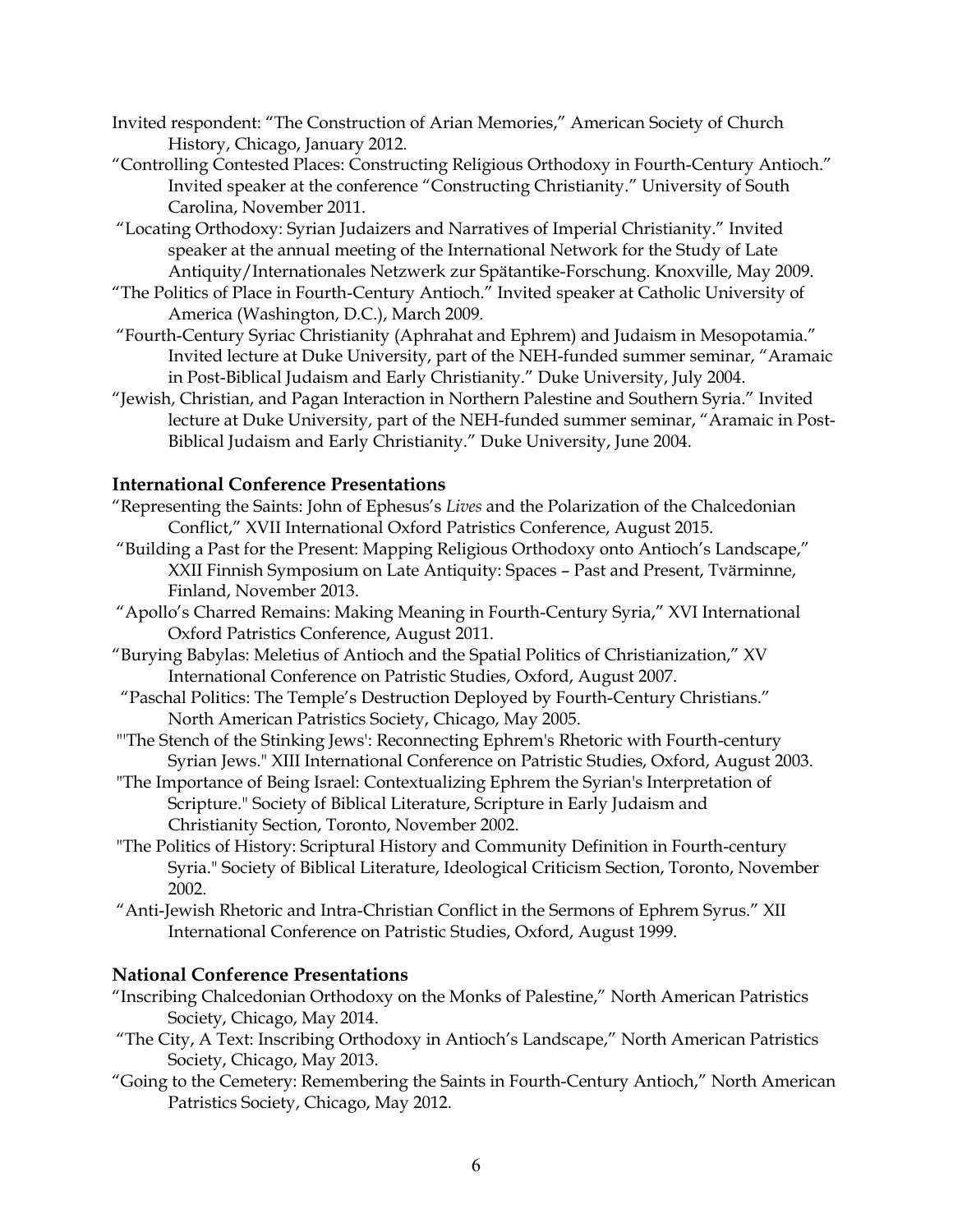- "Meaningful Meetings: Constructing Linguistic Difference in Late Antique Antioch," VI North American Syriac Symposium, June 2011.
- "Legislating the Places of Religious Practice from Constantine to Theodosius," North American Patristics Society, Chicago, May 2010.
- "The Power of Prestigious Places: Teaching and Preaching in Fourth-Century Antioch," Society of Biblical Literature, New Orleans, November 2009.
- "The Rhetoric of Civic Chaos: Social and Geographical Inversion in John Chrysostom's *De Statuis*," North American Patristics Society, Chicago, May 2009.
- "From Mountaintop to Marketplace: The Topography of Authority in Fourth-Century Antioch," American Society of Church History, New York City, January 2009.
- "Simply Orthodox: Exploiting the Urban/Rural Divide in Fourth-Century Antioch," Space, Place, and Lived Experience in Antiquity section, Society of Biblical Literature, Boston, November 2008.
- "Interpreting the Repentance of the Ninevites in Late Antique Mesopotamia," History of Interpretation section, Society of Biblical Literature, Boston, November 2008.
- Invited response to Paula Fredriksen, *Augustine and the Jews*, Society of Biblical Literature, San Diego, CA, November 2007.
- "Reading Regional 'Realities': Fourth-century Judaizers in Antioch and Edessa" SBL, San Diego, CA, November 2007.
- "Competing for Congregants: John Chrysostom and the Politics of 'Christian' and 'Jewish' Space," Society of Biblical Literature, Europe and the Mediterranean in Late Antiquity Group, Washington, D. C., November 2006.
- "John Chrysostom and the Politics of Religious Space in Fourth-Century Antioch." North American Patristics Society, Chicago, May 2006.
- Invited response to "Astrological Knowledge and Apostolic Competition: The Pseudo-Clementine *Recognitions* in the Context of Fourth-Century Syria" by Nicole Kelley. Society of Biblical Literature, Christian Apocrypha section, Philadelphia, November 2005.
- "Interpret with Care: Jews, Arians, "Jews," and "Arians" in Fourth-century Syria." Society of Biblical Literature, Atlanta, November 2003.
- "Defending Nicea: Ephrem in the Context of Empire." North American Patristics Society, Chicago, May 2002.
- "In the Service of Orthodoxy: Anti-Jewish Language and Intra-Christian Conflict in the Writings of Ephrem the Syrian." Society of Biblical Literature, poster session, Denver, Nov. 2001.
- "'Exchanging Reed for Reed': Mapping Contemporary Heretics onto Biblical Jews in Ephrem's *Hymns on Faith*." North American Patristic Society, Chicago, 2001.
- "Blood, Bread, and the Bible: Scripture and Authority in Ephrem's *Hymns on Unleavened Bread*." American Academy of Religion, History of Christianity session, Nashville, 2000.
- "'Whoring with the Calf': Exodus 32 and Ephrem's anti-Jewish Rhetoric." North American Patristic Society, Chicago, 2000.
- "Contending with Christian Heresy: Reexamining the Anti-Jewish Rhetoric of Ephrem the Syrian." Society of Biblical Literature, Early Jewish/Christian Relations session, Boston, 1999.
- "Claiming Christianity: Early Syriac Christianity and the Anti-Manichaean Rhetoric of Ephrem's *Prose Refutations*." Syriac Symposium III, Notre Dame University, 1999.
- "Drawing the Line with Gentiles: Eating Practices and Christian Self-Definition in the Pseudo-Clementine *Recognitions*." American Academy of Religion, southeastern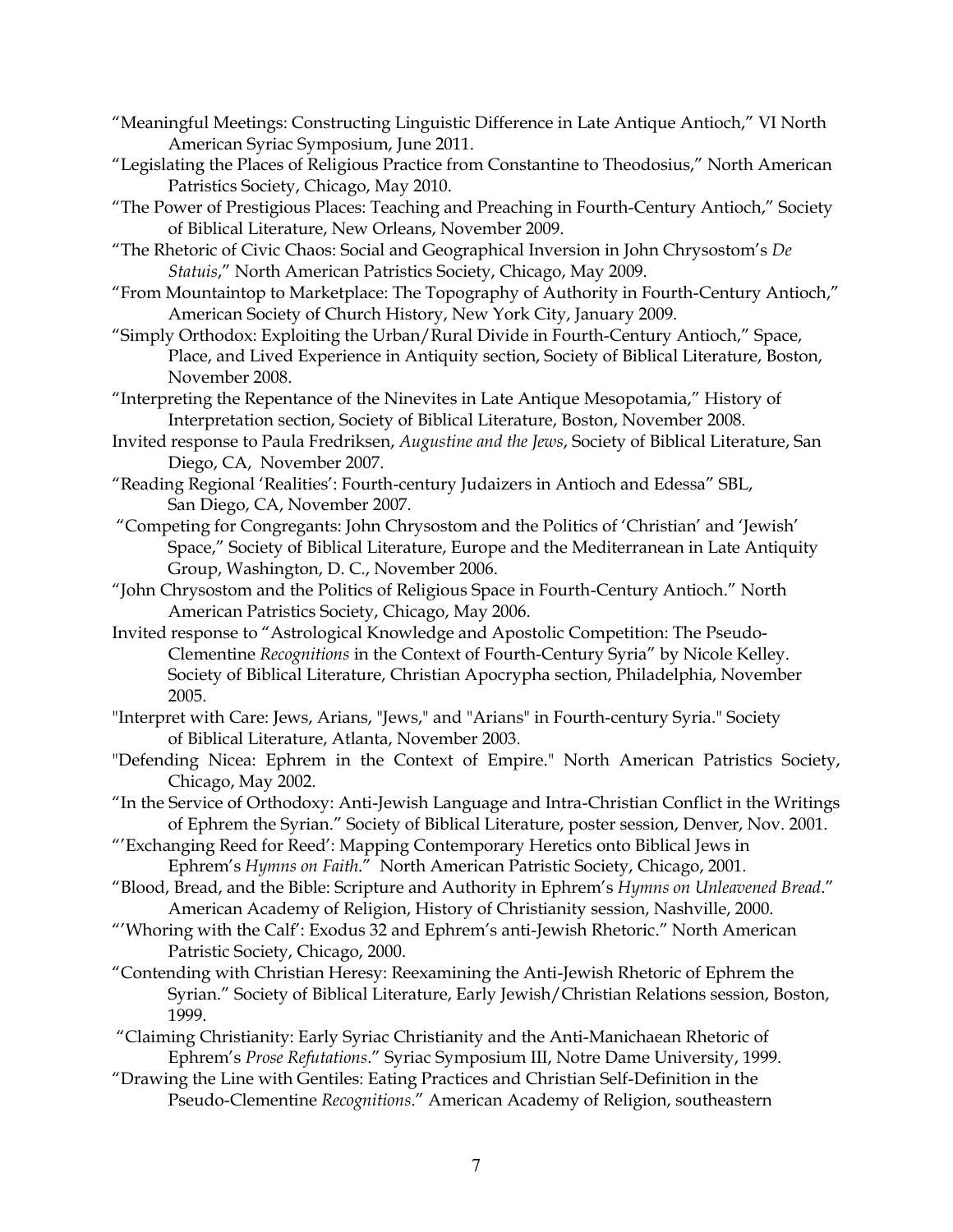regional meeting, Durham, NC, 1999.

- "Stones and Stories: Reconstructing the Christianization of the Golan." Society of Biblical Literature, Jewish, Christian, and Pagan Interaction in Late Antique Syria session, Orlando, 1998.
- "Constraining a Gendered Ideal: Basil of Ancyra's *de vera virginitatis integritate* and the Body of the True Female Virgin." North American Patristic Society, Chicago, 1998.
- "Stones and Stories: Reconstructing the Christianization of the Golan." American Schools of Oriental Research (ASOR), southeastern regional meeting, Knoxville, TN, 1998.

# **UT Research Lectures**

- "Culture, Politics, and Religion: Interpreting God's Word in the American South." Alumni Reunion invited speaker, UT, June 2015.
- "Suffering and the Rhetoric of Religious Persecution in John of Ephesus' *Church History*." Faculty Research Seminar on Late Antiquity, UT, September 2014.
- "The Enemy of My Enemy is a Heretic? Nestorians, Miaphysites, and Gerontius's *Life of Melania*." Faculty Research Seminar on Late Antiquity, UT, September 2013.
- "Transformative Transgression: Exploiting the Urban/Rural Divide." Faculty Research Seminar on Late Antiquity, UT, March 2013.
- "This Land is My Land: Religion, Politics, and the Power of Controlling Places." Invited speaker for the University program "Mic Nite" (UTK, October 2011).
- "Christianizing the Landscape: Temples, Ascetics, and Martyrs." Faculty Research Seminar on Late Antiquity, UT, August 2011.
- "Controlling Contested Places: The Spatial Politics of Early Christianity." Invited faculty speaker for the Dean's Advisory Council meeting (UTK, April 2011).
- "The Power of Prestigious Places: Teaching and Preaching in Fourth-Century Antioch." Faculty Research Seminar on Late Antiquity, UT, April 2011.
- "Elsewhere in the Empire." Faculty Research Seminar on Late Antiquity, UT, August 2009.
- "Saving the City: Rural Role Models and Urban Corruption." Faculty Research Seminar on Late Antiquity, UT, December 2008.
- "Rewriting Julian's Legacy: John Chrysostom's *De s. Babyla* and Libanius's *Oratio* 24." Faculty Research Seminar on Late Antiquity, UT, September 2007.
- "Defending Nicaea: 'Jews' and 'Arians' with Ephrem's Greek Neighbors." Faculty Research Seminar on Late Antiquity, UT, October 2006.
- "John Chrysostom and the Politics of Religious Space in Fourth-Century Antioch." Faculty Research Seminar on Late Antiquity, UT, March 2006.
- "Jews, Christians, Heretics: Fourth-century Politics and the Making of Christian Orthodoxy." Public inaugural lecture at UTK, October 2004.

# **Professional Seminars and Workshops**

- 2015-16: UT Humanities Center Faculty Research Seminar, chair: "The Mediterranean World in Late Antiquity."
- 2014-15: UT Humanities Center Faculty Research Seminar, chair: "The Mediterranean World in Late Antiquity."
- 2013-14: UT Humanities Center Faculty Research Seminar, chair: "The Mediterranean World in Late Antiquity."
- 2012-13: UT Humanities Center Faculty Research Seminar, chair: "The Mediterranean World in Late Antiquity."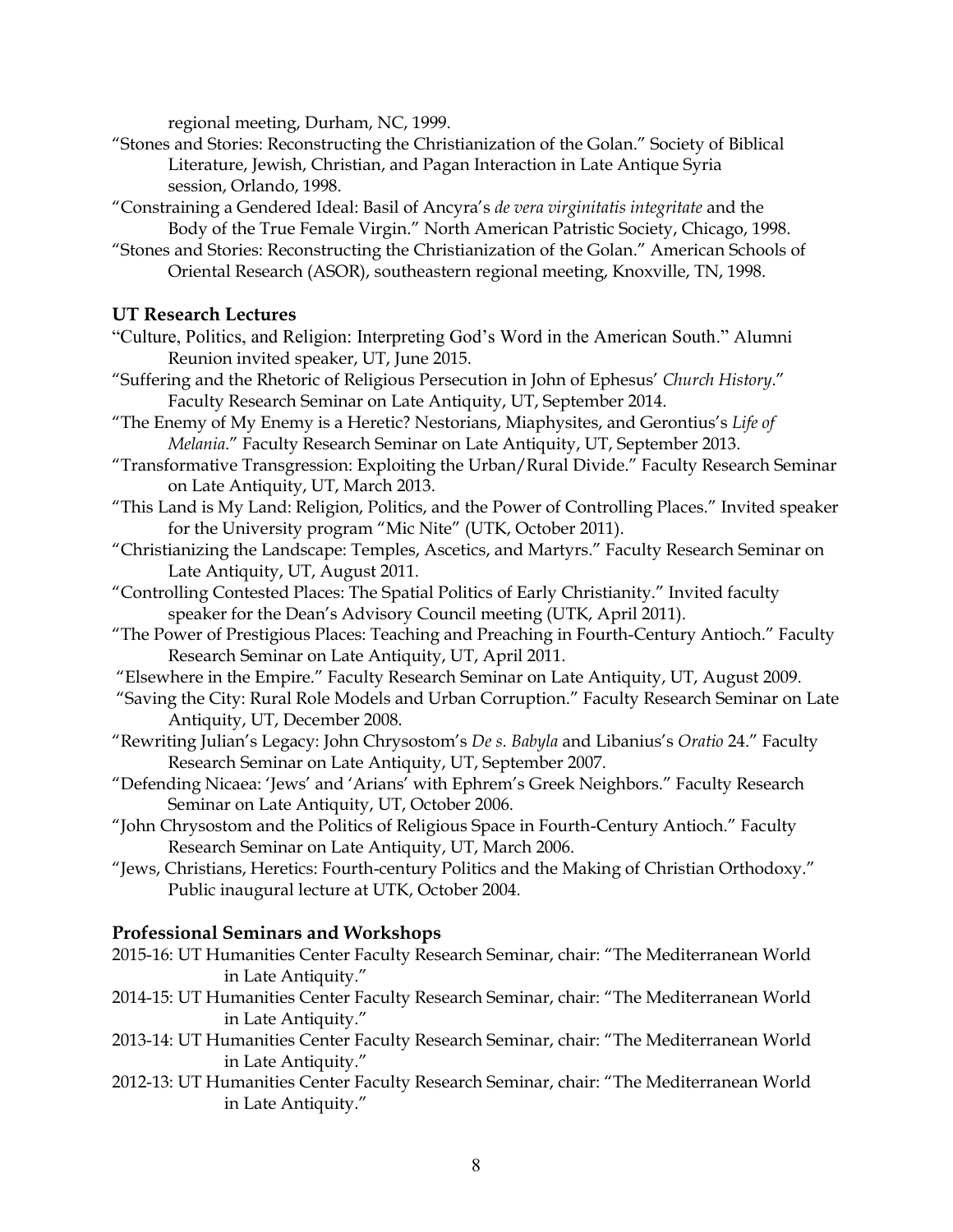- 2011-12: UT Humanities Initiative Faculty Research Seminar, chair: "The Mediterranean World in Late Antiquity."
- 2010-11: UT Humanities Initiative Faculty Research Seminar, chair: "The Mediterranean World in Late Antiquity."

 Faculty Advisor: "Mysticism, Heresy, and Witchcraft: An Undergraduate Conference in Medieval and Renaissance Studies"

- 2010: Second Annual "Southeast Regional Late Antiquity Workshop" April 2010
- 2009-10: UT Humanities Initiative Faculty Research Seminar, chair: "The Mediterranean World in Late Antiquity."
- 2009: UT Humanities Initiative Workshop: "Southeast Regional Late Antiquity Workshop: Roman Religion and Culture in Late Antiquity." I received funding from the Humanities Initiative to create a two-day regional workshop that brought together faculty and graduate students in the Southeast region on the topic of Late Antiquity. I was the workshop coordinator and in charge of organizing and running the workshop.
- 2008-09: UT Humanities Initiative Faculty Research Seminar, chair: "The Mediterranean World in Late Antiquity."
- 2008: UT Marco Workshop: "Marco Manuscript Workshop: Texts in Motion," Feb 2008. I participated in this workshop, and chaired a session.
- 2007-08: UT Humanities Initiative Faculty Research Seminar, chair: "The Mediterranean World in Late Antiquity."
- 2006-08: Wabash Workshop (Lilly Foundation): "Rethinking the Christian Studies Classroom: Mapping the Hidden (and Not So Hidden) Dynamics of Teaching Religion in the South." I participated in a two-year workshop with faculty from the University of Tennessee, the University of Georgia, and Appalachian State University. The three UT faculty involved met during the year, and all the faculty from the three universities met once each March. We produced a report on our activities for the Wabash Center.
- 2006-07: UT Humanities Initiative Faculty Research Seminar, chair: "The Mediterranean World in Late Antiquity."
- 2005-06: UT Humanities Initiative Faculty Research Seminar: "The Mediterranean World in Late Antiquity." I founded this research seminar as the first such seminar through UT's Humanities Initiative program. I have organized and chaired this seminar from its beginning. I also participate in each meeting, and present my work in progress to the seminar for discussion once each year.
- 2004: NEH Summer Seminar: "Aramaic in Post-Biblical Judaism and Early Christianity," at Duke University, June-July 2004. I accepted an invitation to present two lectures to the participants in this NEH-funded summer seminar.

## **Teaching and Research Interests**

Christianity in Late Antiquity, History of Christianity, Anti-Judaism and Anti-Semitism, Eastern Orthodoxy, Syriac Christianity, Gender Studies, New Testament, Second-Temple Judaism, Greco-Roman Religions, Women and Religion, Cultural Geography, Politics of Biblical Interpretation

## **Teaching Experience**

Professor, Department of Religious Studies, University of Tennessee, Knoxville, 2015-present.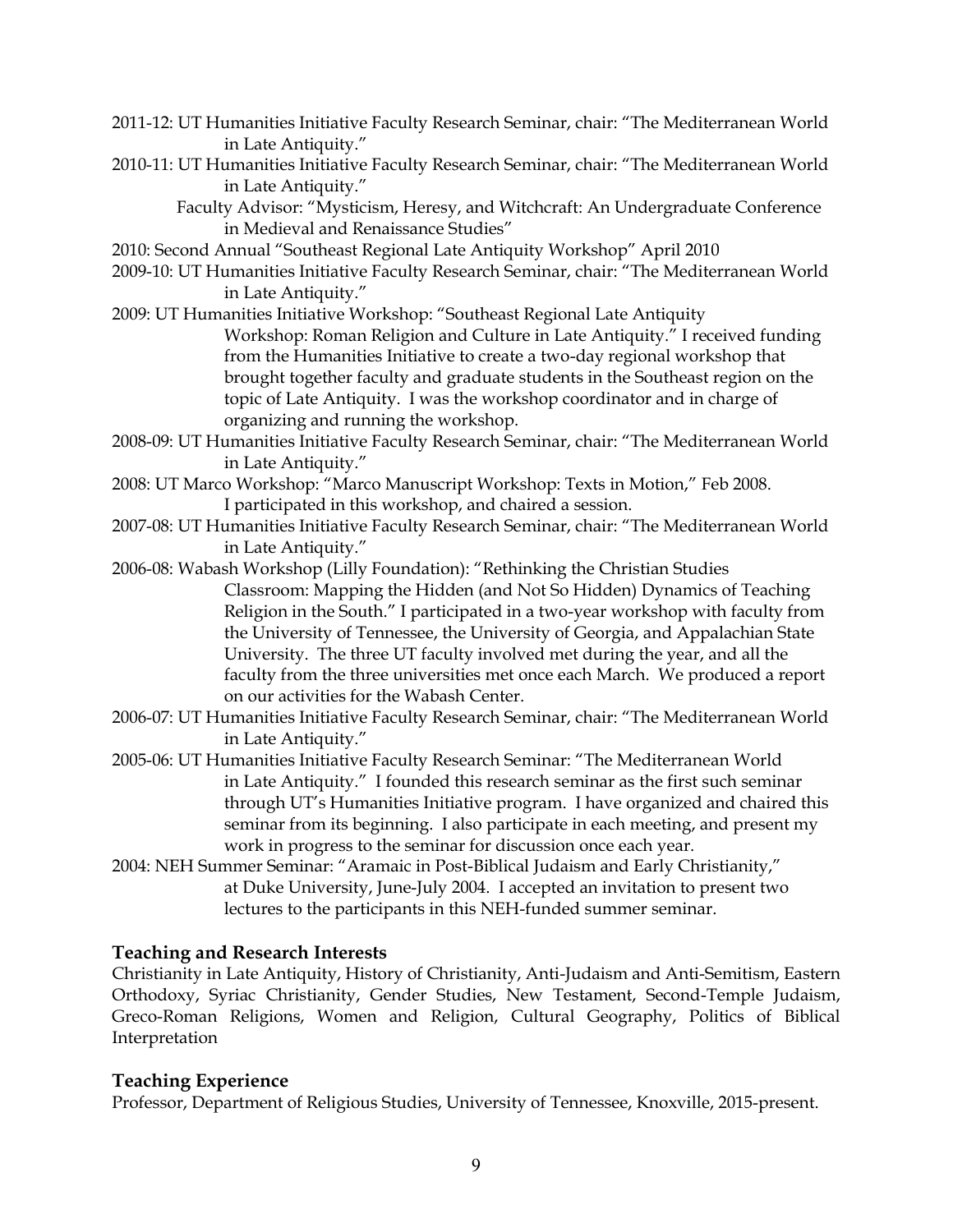University Honors Program: I accepted an invitation to teach the required second-semester seminar for the prestigious Haslam Scholars Program (Spring 2011, 2013, 2015). I also taught a one-credit University Honors seminar (2007, 2008, 2010, 2011, 2013).

Related Faculty, Department of Classics, University of Tennessee, Knoxville, 2012-present.

- Adjunct Faculty, Department of History, University of Tennessee, Knoxville, 2010-present. I received permission to direct History M.A. and Ph.D. students.
- Associate Professor, Department of Religious Studies, University of Tennessee, Knoxville, 2009-2015.

Associated Faculty, Department of History, University of Tennessee, Knoxville, 2008-2010.

Adjunct Faculty, Department of Classics, University of Tennessee, Knoxville, 2004-2012.

- Assistant Professor, Department of Religious Studies, University of Tennessee, Knoxville, August 2003-2009.
- Gerst Instructor: "The Rhetoric of Religious Conflict and the History of Christian Anti-Judaism," Duke University, Spring 2003.

Visiting Lecturer: "The New Testament and the Origins of Christianity," University of North Carolina at Greensboro, Fall 2002.

Instructor: "The New Testament and the Origins of Christianity," Duke University, Spring 2000. Instructor: "Anti-Judaism: Jews in the Christian Imagination," Duke University, Spring 1999. Visiting Lecturer: "The New Testament and the Origins of Christianity," University of

North Carolina at Greensboro, Spring 1999.

Teaching Assistant: "Modern European Christianity," Duke Divinity School, Spring 1998. Teaching Assistant: "Early and Medieval Christianity," Duke Divinity School, Fall 1997.

#### **Disciplinary Service**

## Advisory Boards:

2015-2020: *Journal of Early Christianity* 2015-2020: *Journal of Early Christian History*

#### Boards of Editors:

2015-present: *Early Christianity in the Context of Antiquity*, Peter Lang series 2013-present: *Studies in the History of the Christian Traditions*, Brill monograph series

#### Review Panelist:

2012-13: National Endowment for the Humanities, Summer Stipend 2010-11: National Endowment for the Humanities, Summer Stipend

#### Society of Biblical Literature

2011-present: Early Jewish/Christian Relations Session, chair 2007: organized a conference session for the national SBL meeting 2005-2011: Early Jewish/Christian Relations Session, steering committee

## North American Patristics Society

2014-17: Board Member (Member-at-Large)

### American Society of Church History

2014-16: ASCH Research and Prizes Committee 2013: Executive Secretary Performance Review Committee, chair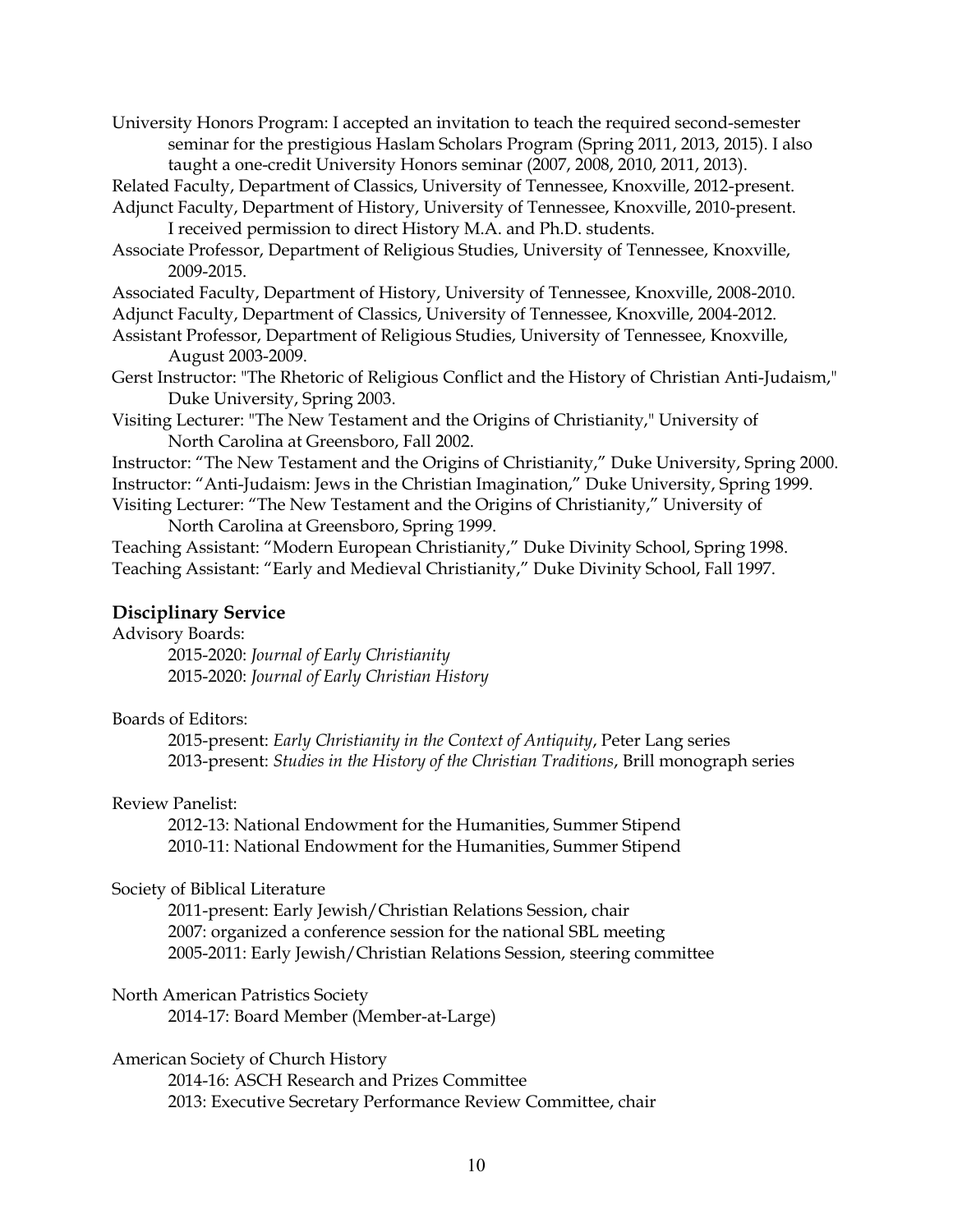2011-13: ASCH Council

2008-2009: Program Committee, organized a conference session

## Memberships:

American Academy of Religion: 1995-present (sporadically) American Society of Church History: 2000-present North American Patristics Society: 1997-present Society of Biblical Literature: 1995-present

### Journal submissions reviewed for:

*Journal of Early Christian History Journal of Early Christian Studies Journal of Late Antiquity Transformations: The Journal of Inclusive Scholarship and Pedagogy*

### Book submissions reviewed for:

Brown Judaic Studies Routledge, Classics and Archaeology

### Book Reviews published in:

*Ancient History Bulletin Bryn Mawr Classical Review Catholic Biblical Quarterly Church History: Studies in Christianity and Culture Hugoye: Journal of Syriac Studies Journal of Early Christian Studies Journal of Late Antiquity The Medieval Review Religious Studies Review Speculum: A Journal of Medieval Studies Theological Studies*

External tenure file reviewer: 2015 (2)

## **Institutional Service: Departmental Level**

2015-16: Search Committee (Judaic Studies), chair Department Curriculum Committee, chair Department Undergraduate Advising Department Diversity Representative to the College New Faculty Mentor for Manuela Ceballos Dungan Memorial Lecture Committee, chair (Mar '16-Feb '17) Premodern Europe Caucus, Graduate Program, History Department 2014-15: Department Curriculum Committee, chair Department Undergraduate Advising Department Diversity Representative to the College Peer Teaching Evaluation for Megan Bryson (Fall 2014)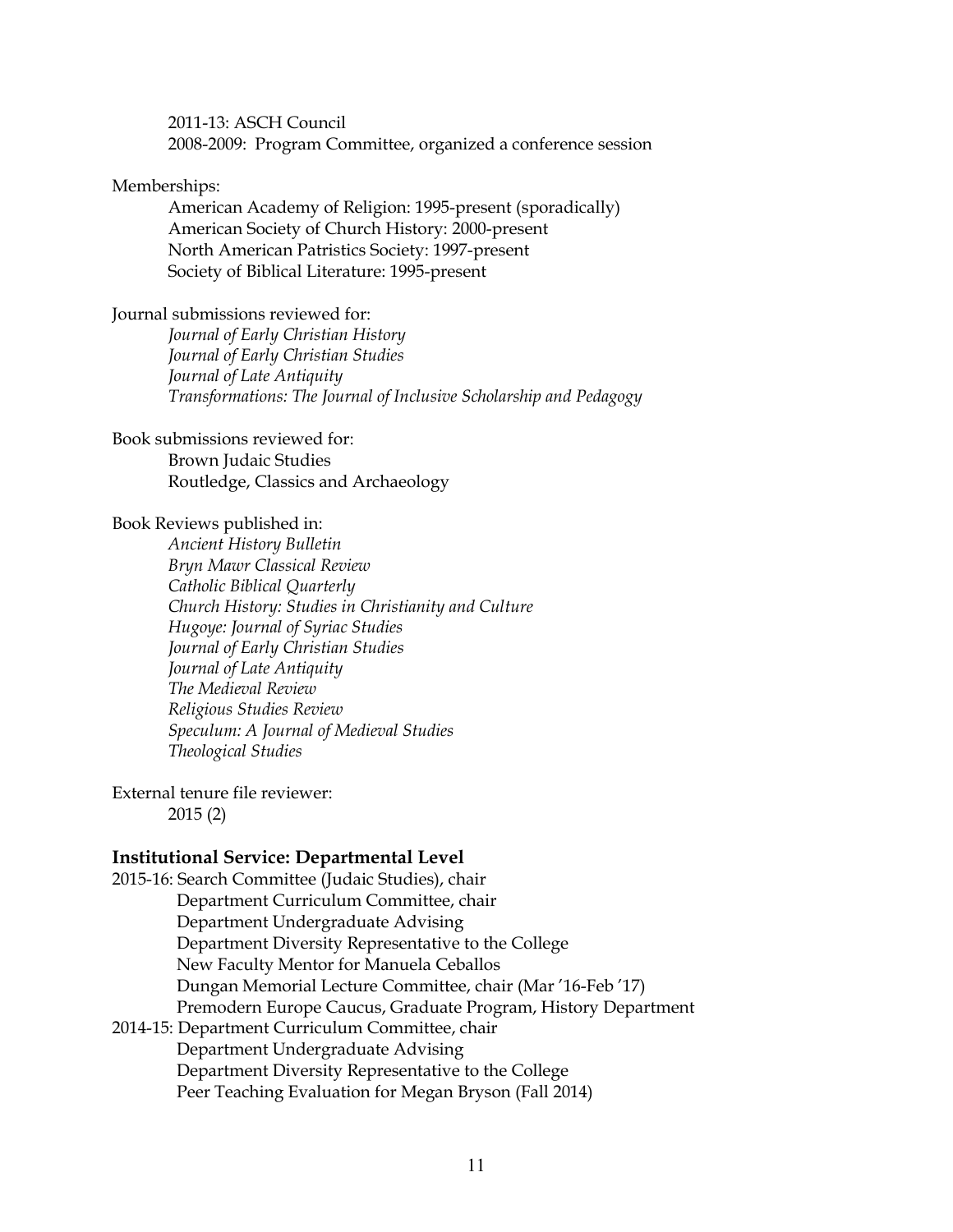| New Faculty Mentor for Manuela Ceballos                                     |
|-----------------------------------------------------------------------------|
| Dungan Memorial Lecture Committee, chair (Mar '14-Feb '15)                  |
| Premodern Europe Caucus, Graduate Program, History Department               |
| 2013-14: Department Curriculum Committee, chair                             |
| Department Undergraduate Advising                                           |
| Search Committee (Islam), diversity advocate                                |
| Department Diversity Representative to the College                          |
| Peer Teaching Evaluation for Erin Darby (Fall 2013)                         |
| Peer Teaching Evaluation for Megan Bryson (Spring 2014)                     |
| Dungan Memorial Lecture Committee, chair (Mar '14-Feb '15)                  |
| Premodern Europe Caucus, Graduate Program, History Department               |
| 2012-13: Department Curriculum Committee, chair                             |
| Department Undergraduate Advising                                           |
| Dungan Memorial Lecture Committee (Mar '12-Feb '13)                         |
| CCTST test for UT seniors, administered test for department                 |
| Peer Teaching Evaluation for Youshaa Patel (Spring 2013)                    |
| Peer Teaching Evaluation for Erin Darby (Spring 2013)                       |
| SACS Reaccreditation Committee, department representative (Jan 2013)        |
| New Faculty Mentor for Youshaa Patel (Fall 2012)                            |
| Premodern Europe Caucus, Graduate Program, History Department               |
| 2011-12: Search Committee (Early Judaism), chair                            |
| Department Undergraduate Committee                                          |
| Department Undergraduate Advising, chair                                    |
| Dungan Memorial Lecture Committee (Mar '12-Feb '13)                         |
| Bylaws Review Committee, chair                                              |
| Premodern Europe Caucus, Graduate Program, History Department               |
| 2010-11: Search Committee (Islam), chair                                    |
| History Dept. Search Committee (Early Roman History)                        |
| Department Undergraduate Committee                                          |
| Department Undergraduate Advising                                           |
| Dungan Memorial Lecture Committee (Mar '10-Feb '11)                         |
| 2009-10: On leave for an ACLS Fellowship                                    |
| 2008-09: Department Undergraduate Committee, chair                          |
| Undergraduate Major Assessment Committee                                    |
| Middle East Subcommittee, Department Board of Visitors                      |
| 2007-08: Department Undergraduate Committee, chair: coordinated significant |
| rewriting of Religious Studies undergraduate curriculum 2007-08             |
| Middle East Subcommittee, Department Board of Visitors                      |
| 2006-07: Department Undergraduate Committee, chair                          |
| Middle East Subcommittee, Department Board of Visitors                      |
| 2005-06: Department Representative in Arts and Sciences Advising (Aug-Oct)  |
| Department Undergraduate Committee, co-chair                                |
| 2004-05: Department Undergraduate Committee, co-chair                       |
| 2003-04: Department Representative in Arts and Sciences Advising            |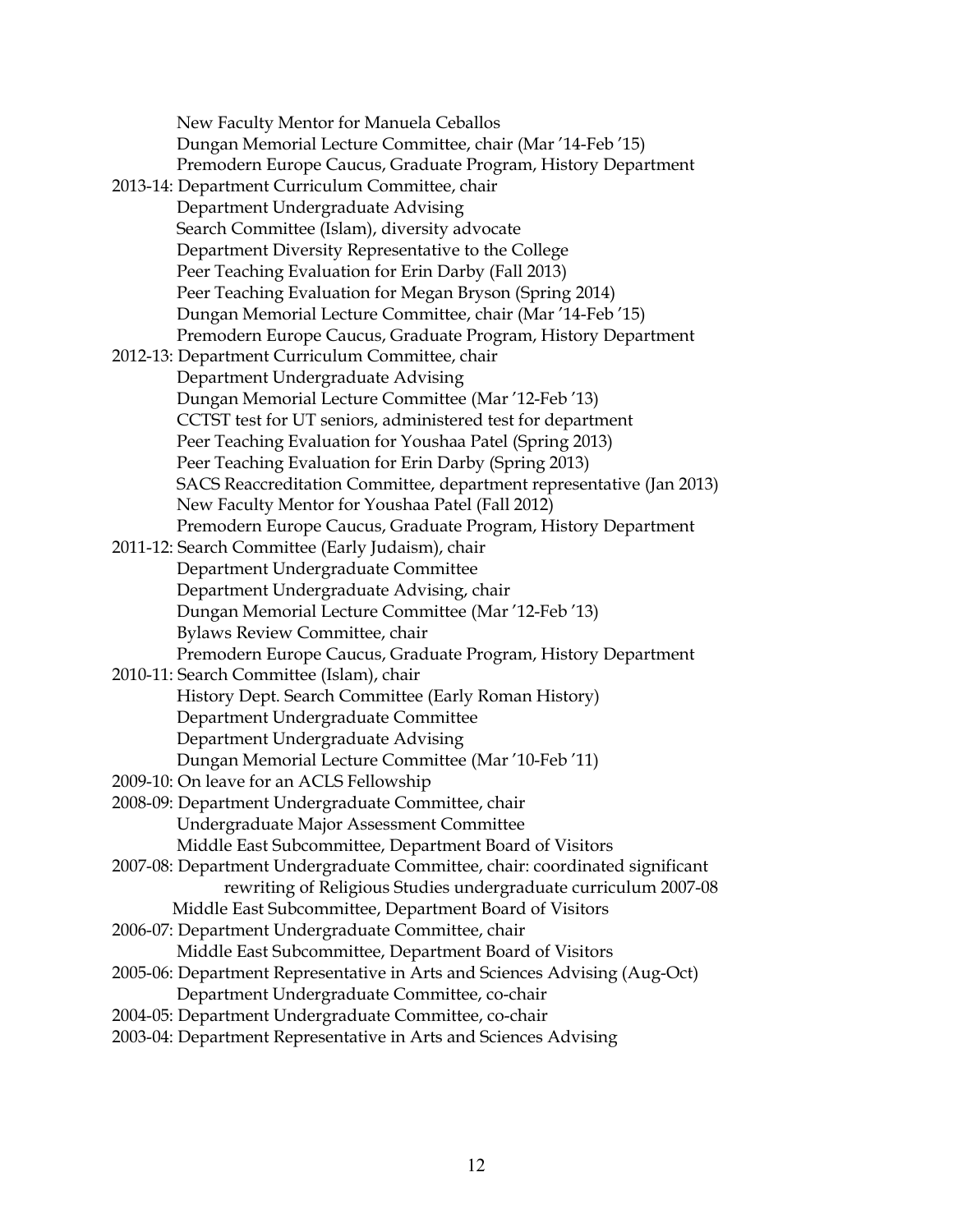## **Institutional Service: College Level<sup>1</sup>**

2015-16: Tennessee Initiative for Middle East Studies (TIMES), director Judaic Studies Committee Humanities Divisional Committee Social Sciences Divisional Committee The Marco Institute Advisory Board Ancient Mediterranean Studies, Connections Package committee, chair Humanities Initiative Faculty Research Seminar, "The Mediterranean World in Late Antiquity," seminar co-chair. 2014-15: Judaic Studies Committee Humanities Divisional Committee Social Sciences Divisional Committee College Curriculum Task Force (ad-hoc, re: Connections packages) The Marco Institute Advisory Board Jimmy and Dee Haslam Postdoctoral Fellow search committee Lindsay Young Visiting Faculty Fellowship Committee, chair Ancient Mediterranean Studies, Connections Package committee, chair Humanities Initiative Faculty Research Seminar, "The Mediterranean World in Late Antiquity," seminar co-chair. 2013-14: Judaic Studies Committee Humanities Divisional Committee College Curriculum Task Force (ad-hoc, re: Connections packages) The Marco Institute Advisory Board Lindsay Young Visiting Faculty Fellowship Committee, chair Ancient Mediterranean Studies, Connections Package committee, chair Humanities Initiative Faculty Research Seminar, "The Mediterranean World in Late Antiquity," project director, seminar co-chair. 2012-13: Judaic Studies Committee Humanities Divisional Committee (extra UTrack, College Reqs meetings) Social Sciences Divisional Committee, chair (extra UTrack, College Reqs meetings) College Curriculum Task Force (ad-hoc, re: Connections packages) The Marco Institute Advisory Board The Marco Institute Steering Committee Lindsay Young Visiting Faculty Fellowship Committee, chair Jimmy and Dee Haslam Postdoctoral Fellow search committee, chair Humanities Initiative Faculty Research Seminar, "The Mediterranean World in Late Antiquity," project director, seminar chair. Arts and Sciences College Curriculum Committee, member as Social Sciences Divisional Chair (extra UTrack, College Reqs meetings) 2011-12: Judaic Studies Committee Humanities Divisional Committee Social Sciences Divisional Committee, chair The Marco Institute Advisory Board The Marco Institute Steering Committee Lindsay Young Visiting Faculty Fellowship Committee, chair

 $\overline{a}$ 

<sup>&</sup>lt;sup>1</sup> N.B.: The Marco Institute refers to UT's Marco Institute for Medieval and Renaissance Studies.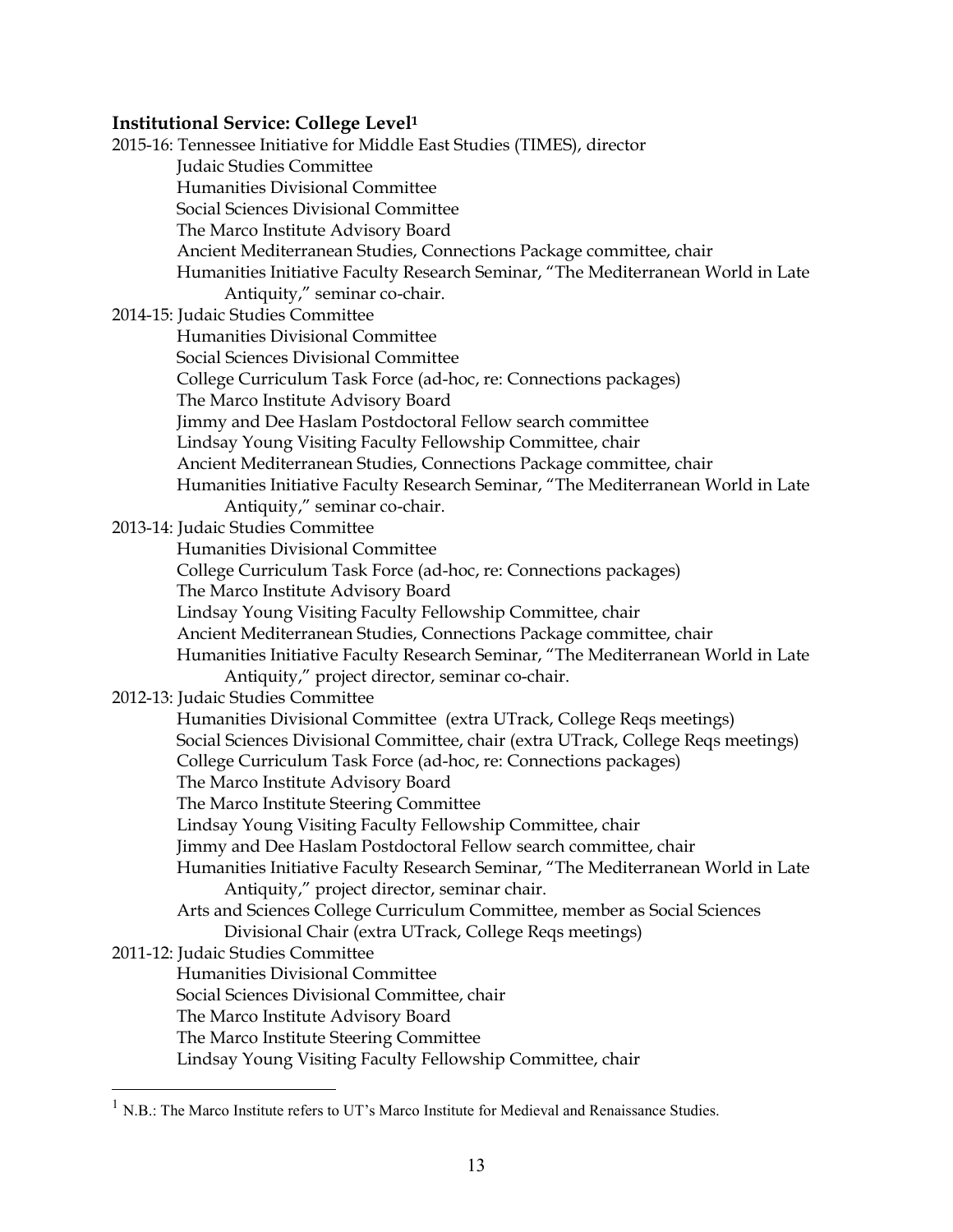Keith Taylor UTK Undergraduate Essay Prize Committee Keith Taylor Undergraduate Conference Paper Prize Committee Humanities Initiative Faculty Research Seminar, "The Mediterranean World in Late Antiquity," project director, seminar chair. Arts and Sciences College Curriculum Committee, member as Social Sciences Divisional Chair Reviewer of UT's Summer NEH proposals Fulbright Selection Committee for the Office of National Scholarships and Fellowships Committee for the Curricular Infusion of Arabic and Arab Culture 2010-11: Judaic Studies Committee Humanities Divisional Committee Social Sciences Divisional Committee, chair Dean's Advisory Committee, back-up department representative The Marco Institute Advisory Board The Marco Institute Steering Committee Lindsay Young Visiting Faculty Fellowship Committee, chair Humanities Initiative Faculty Research Seminar, "The Mediterranean World in Late Antiquity," project director, seminar chair. Arts and Sciences College Curriculum Committee, member as Social Sciences Divisional Chair 2009-10: On leave for an ACLS Fellowship Humanities Initiative Workshop, "Southeast Regional Late Antiquity Workshop: Religion and Culture in Late Antiquity," coordinator. 2008-09: Arts and Sciences Curricular Requirements Committee Judaic Studies Committee Humanities Divisional Committee Social Sciences Divisional Committee, chair The Marco Institute Advisory Board The Marco Institute Steering Committee Humanities Initiative Faculty Research Seminar, "The Mediterranean World in Late Antiquity," project director, seminar chair. Arts and Sciences College Curriculum Committee, member as Social Sciences Divisional Chair Humanities Initiative Workshop, "Southeast Regional Late Antiquity Workshop: Roman Religion and Culture in Late Antiquity," coordinator. Association of Women Faculty 2007-08: Judaic Studies Committee Humanities Divisional Committee The Marco Institute Advisory Board The Marco Institute Steering Committee Humanities Initiative Faculty Research Seminar, "The Mediterranean World in Late Antiquity," project director, seminar chair. Arts and Sciences College Curriculum Committee, member as elected representative Association of Women Faculty 2006-07: Judaic Studies Committee The Marco Institute Advisory Board The Marco Institute Steering Committee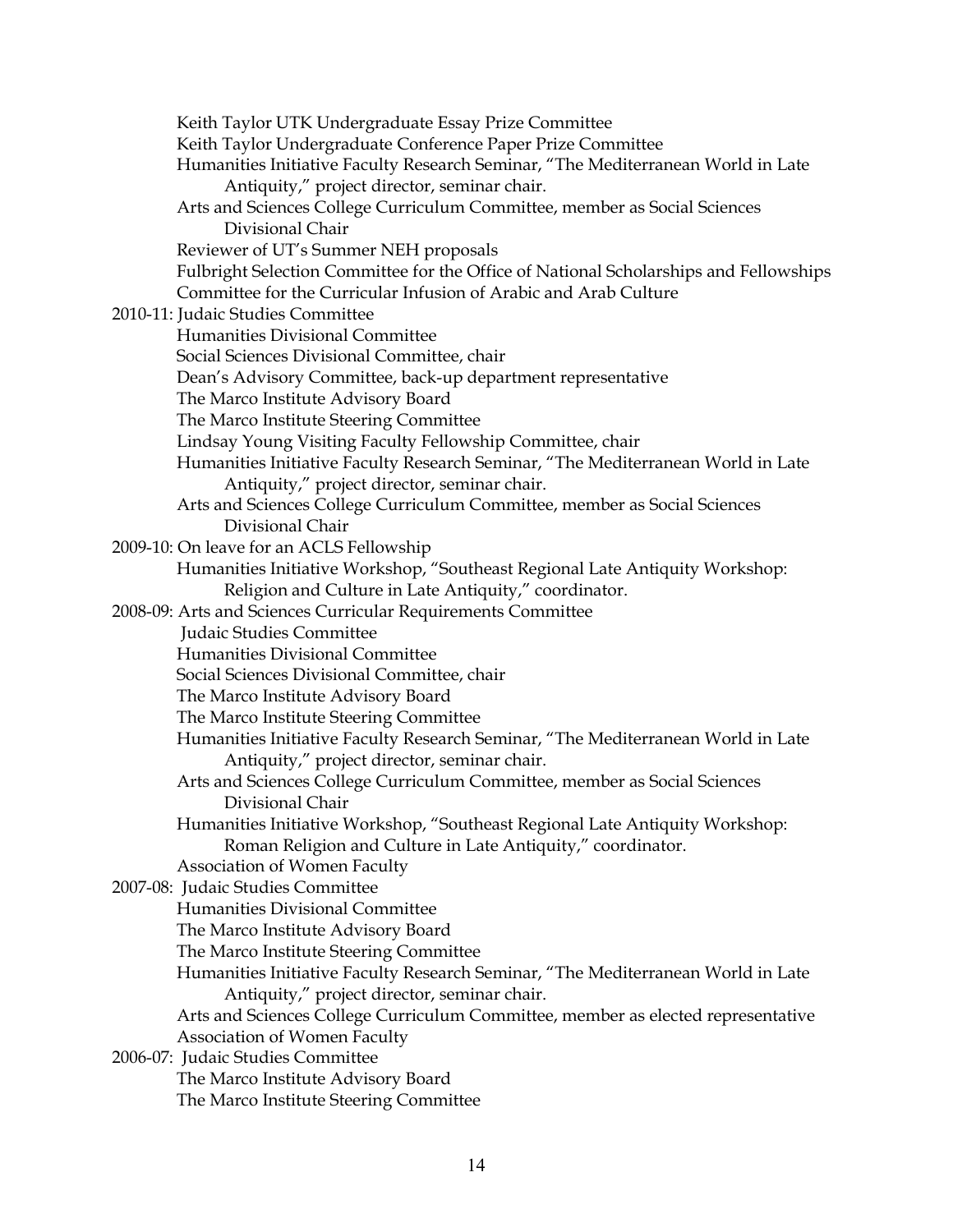Humanities Initiative Faculty Research Seminar, "The Mediterranean World in Late Antiquity," project director, seminar chair.

 Arts and Sciences College Curriculum Committee, member as elected representative Association of Women Faculty, chair

2005-06: Judaic Studies Committee

Humanities Divisional Committee

Social Sciences Divisional Committee

The Marco Institute Advisory Board

The Marco Institute Steering Committee

 Humanities Initiative Faculty Research Seminar, "The Mediterranean World in Late Antiquity," project director and seminar chair: involves scheduling and chairing meetings, ordering and distributing books, managing budget, coordinating two visiting speakers each year, presenting own work in progress once each year, and writing annual report and renewal proposal.

Association of Women Faculty, board member

2004-05: Judaic Studies Committee

Humanities Divisional Committee

The Marco Institute Advisory Board

The Marco Institute Steering Committee

Association of Women Faculty

2003-04: Judaic Studies Committee

 The Marco Institute Advisory Board The Marco Institute Steering Committee Association of Women Faculty

### **Institutional Service: University Level**

| 2015-16: Top 25/Vol Vision Milestone Review Committee              |
|--------------------------------------------------------------------|
| Research Council, ex officio                                       |
| 2014-15: Research Council, chair                                   |
| Chancellor's Awards Committee                                      |
| <b>SARIF Graduate Research Assistantship Committee</b>             |
| <b>Faculty Senate Executive Council</b>                            |
| Graduate Council, ex-officio                                       |
| Top 25/Vol Vision Milestone Review Committee                       |
| Search Committee for Faculty Development Team Director             |
| 2013-14: Faculty Senate (UTK: Arts and Sciences: Humanities)       |
| Research Council, chair                                            |
| <b>Faculty Senate Executive Council</b>                            |
| Graduate Council, ex-officio                                       |
| Research Advisory Council for the Vice-Chancellor of Research      |
| J. Wallace & Katie Dean Fellowships Committee, UTK Graduate School |
| Haslam Scholars Program Curriculum Committee (April-June 2014)     |
| 2012-13: Faculty Senate (UTK: Arts and Sciences: Humanities)       |
| Research Council, member as senator                                |
| <b>Research Council Centers Review Committee</b>                   |
| Chancellor's Awards Committee, chair                               |
| Haslam Scholars Program, Selection and Interview Committee         |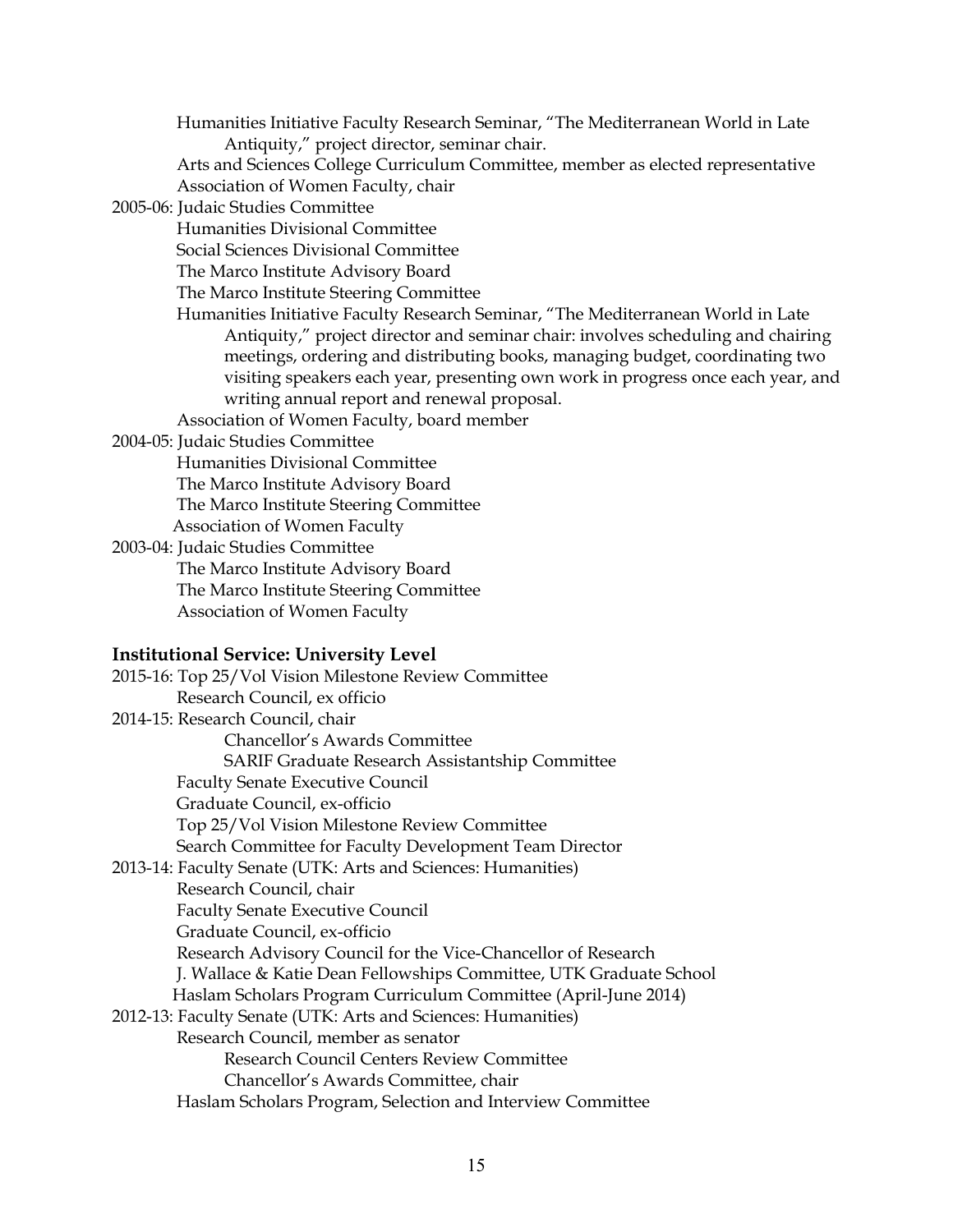# **Academic Outreach Lectures**

| Sept 2015: | "Bodies on Display: Deploying the Saints in the Religious Competitions in Late  |
|------------|---------------------------------------------------------------------------------|
|            | Antiquity," Lecture for Seniors for Creative Learning, O'Connor Senior Center,  |
|            | Knoxville.                                                                      |
| Aug 2015:  | "The Politics of Creating Christianity." City TV interview, moderated by        |
|            | Joe Barnhart.                                                                   |
| Mar 2015:  | "The Bible Tells Me So: The Politics of Biblical Interpretation." Diversity     |
|            | Dialogues, Black Cultural Center, UTK.                                          |
| Feb 2015:  | "Making Truth: How 1st-c. Debates shaped 21st-c. Christianity." Lecture at      |
|            | Church Street United Methodist Church (Friends in Christ class), Knoxville.     |
| Oct 2014:  | "Jesus' Birth and the Latin Bible," Latin Day at UTK.                           |
| Sept 2014: | "The Bible Tells Me So: The Politics of Biblical Interpretation," Lecture for   |
|            | Seniors for Creative Learning, O'Connor Senior Center, Knoxville.               |
| Mar 2014:  | "Becoming Male: Women Martyrs and Gender in the Roman Empire," Lecture at       |
|            | Good Shepherd Episcopal Church, Knoxville.                                      |
| Feb 2014:  | "Treasonous Atheists: Early Christian Martyrs and the Roman Empire." Lecture    |
|            | at Second Presbyterian Church, Knoxville.                                       |
| Oct 2013:  | "Jesus' Birth and the Latin Bible," Latin Day at UTK.                           |
| Oct 2013:  | "Gender, Sexuality, and the Bible: Rediscovering the Diversity." Lecture at Day |
|            | of Dialogue event at UTK's Multicultural Center.                                |
| Sept 2013: | "Christianity in the 'Middle East'." Lecture for Seniors for Creative Learning, |
|            | O'Connor Senior Center, Knoxville.                                              |
| Aug 2013:  | "Identity Crisis: Making Jews and Christians in Late Antiquity." Lecture at     |
|            | Church Street United Methodist Church (Friends in Christ class), Knoxville.     |
| Apr 2013:  | "The Bible Tells Me So: The Politics of Biblical Interpretation" Lecture for    |
|            | Volunteer Rotary Club, Knoxville.                                               |
| Apr 2013:  | "The Birds, the Bees, and the Bible," Lecture for UTK's Sex Week.               |
| Sept 2012: | "Constructing Christian Orthodoxy: Fourth-Century Politics and Early Christian  |
|            | History." Lecture at Church Street United Methodist Church (Friends in Christ   |
|            | class), Knoxville.                                                              |
| Sept 2012: | "Meeting the First Muslims: Seventh-Century Christians and the End of the       |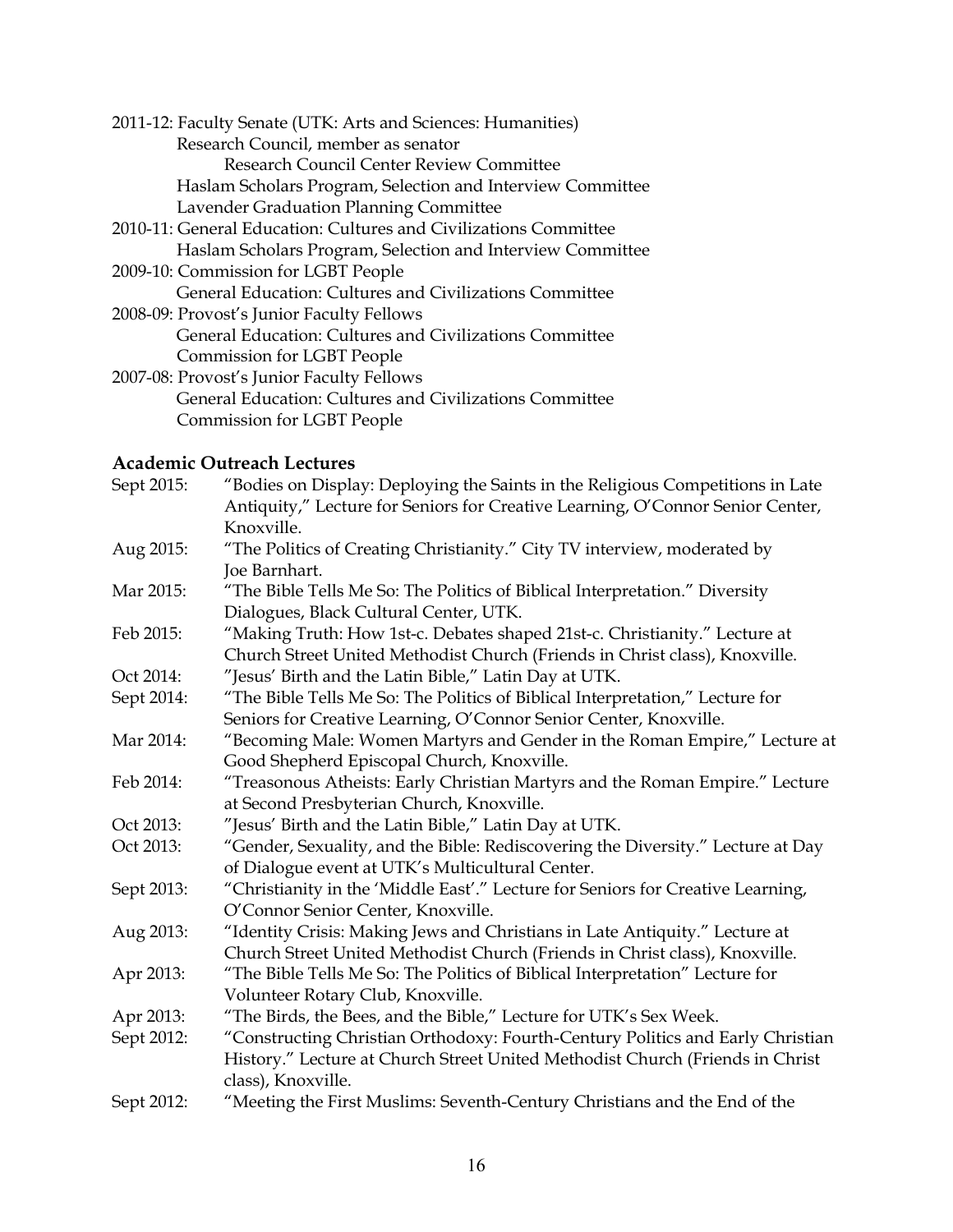|             | World." Lecture for Seniors for Creative Learning, O'Connor Senior Center,                                                                  |
|-------------|---------------------------------------------------------------------------------------------------------------------------------------------|
|             | Knoxville.                                                                                                                                  |
| Sept 2012:  | "The Politics of Biblical Translations." Lecture at Church Street United Methodist<br>Church (United Methodist Women class), Knoxville.     |
| May 2012:   | "Early Christian Art and Architecture." Lecture at Second Presbyterian Church,                                                              |
|             | Knoxville.                                                                                                                                  |
| Apr 2012:   | "The Politics of Biblical Interpretation." Lecture at Church Street United                                                                  |
|             | Methodist Church (Friends in Christ class), Knoxville.                                                                                      |
| Apr 2012:   | "Passover and Easter: A History of Community Definition" Lecture at Temple                                                                  |
|             | Beth-El, Knoxville.                                                                                                                         |
| Feb 2012:   | "The Politics of Biblical Translations." Lecture at Good Shepherd Episcopal                                                                 |
|             | Church, Knoxville.                                                                                                                          |
| Oct 2011:   | "No Longer Male and Female": Gender, Sexuality, and the Christian Bible.                                                                    |
|             | Lecture for UTK's "OUTstanding: A Seminar Exploring LGBTIQ Diversity."                                                                      |
| Sept 2011:  | "Whose Bible is Right? The Politics of Biblical Translations." Lecture for Seniors                                                          |
|             | for Creative Learning, O'Connor Senior Center, Knoxville.                                                                                   |
| Aug 2011:   | "Christianity in the Middle East." Lecture for Broadway United Methodist                                                                    |
|             | Church, Maryville, TN.                                                                                                                      |
| April 2011: | "When Jesus was Jewish: The Important Legacy of Early Jewish/Christian<br>Relations." Lecture for St. Andrew's Episcopal Church, Maryville. |
|             | "The Bible Tells Me So: The Politics of Biblical Interpretation." Lecture for The                                                           |
| April 2011: | Rationalists of East Tennessee, Knoxville.                                                                                                  |
| Mar 2011:   |                                                                                                                                             |
|             | "Controlling Contested Places: The Topographical Politics of Early Christianity."                                                           |
| Feb 2011:   | Lecture for Seniors for Creative Learning, O'Connor Senior Center, Knoxville.                                                               |
| Dec 2010:   | "Church Politics in Roman Antioch," Lecture at Oak Ridge Methodist Church.                                                                  |
|             | "The Making of the Nicene-Constantinopolitan Creed," Lecture at Good<br>Shepherd Episcopal Church, Knoxville.                               |
| Oct 2010:   | "The Bible Tells Me So: The Politics of Biblical Interpretation," Lecture at Second                                                         |
|             | Presbyterian Church, Knoxville.                                                                                                             |
| Sept 2010:  | "The Bible Tells Me So: The Politics of Biblical Interpretation," Faculty Pregame                                                           |
|             | Showcase lecture before the home football game, UT-Knoxville.                                                                               |
| Mar 2010:   | "Heresy and Faith: How Early Christians Decided and Why it Matters," Veritas                                                                |
|             | forum with Robert Wilken, Knoxville.                                                                                                        |
| Nov 2009:   | "Christianity in the Middle East," lecture and discussion with Paul Tarazi at UT's                                                          |
|             | International House, Knoxville.                                                                                                             |
| Oct 2009:   | "Women, Gender, Sex in Early Christianity: Lecture at Good Shepherd Episcopal                                                               |
|             | Church, Knoxville.                                                                                                                          |
| Apr 2009:   | "Constructing Christian Orthodoxy: Fourth-Century Politics and Early Christian                                                              |
|             | History." Lecture for Seniors for Creative Learning, O'Connor Senior Center,                                                                |
|             | Knoxville.                                                                                                                                  |
| Mar 2009:   | "More than Meets the Eye: Disagreements and Diversity in Early Christianity."                                                               |
|             | Lecture at St. John's Episcopal Church, Knoxville.                                                                                          |
| Feb 2009:   | "More than Meets the Eye: Disagreements and Diversity in Early Christianity."                                                               |
|             | Lecture at Good Shepherd Episcopal Church, Knoxville.                                                                                       |
| Dec 2008:   | "Family and Sexuality in Early Christianity." Lecture for the Presbyterian Center,                                                          |
|             | University of Tennessee.                                                                                                                    |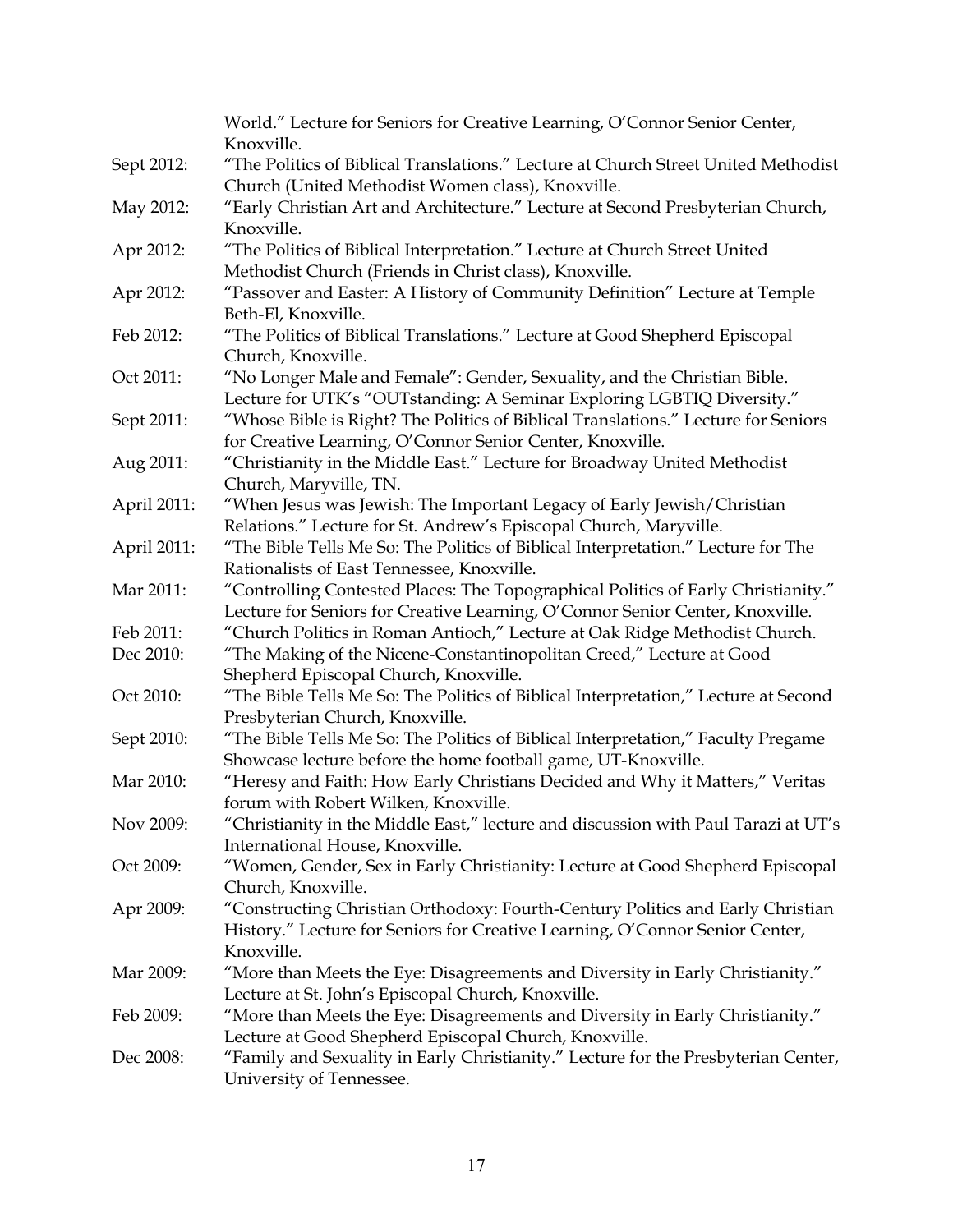| Sept 2008:             | "Where did the New Testament come from?" Lecture for the Methodist campus                                   |
|------------------------|-------------------------------------------------------------------------------------------------------------|
|                        | ministries, University of Tennessee.                                                                        |
| Sept 2008:             | "Women in Early Christianity." Lecture for Seniors for Creative Learning,                                   |
|                        | O'Connor Senior Center, Knoxville.                                                                          |
| Feb 2008:              | "The Little-Known but Very Interesting History of Syriac Christianity," Lecture                             |
|                        | for Seniors for Creative Learning, O'Connor Senior Center, Knoxville.                                       |
| Feb 2008:              | "Claiming God's Covenant: Early Christian Leaders and their Anti-                                           |
|                        | Jewish Language." Lecture at Second Presbyterian Church, Knoxville.                                         |
| Nov 2007:              | "Judaism and Early Christianity." Lecture at Heska Amuna synagogue,                                         |
|                        | Knoxville.                                                                                                  |
| Oct 2007:              | "Jesus and Judaism." Lecture at Heska Amuna synagogue, Knoxville.                                           |
| Oct 2007:              | "Women and Gender in Early Christianity." Lecture at Faith Lutheran                                         |
|                        | Church, Farragut.                                                                                           |
| Sept 2007:             | "Politics and the History of early Christianity." Lecture at Oak Ridge                                      |
|                        | Institute for Continued Learning (ORICL).                                                                   |
| Mar 2007:              | "More than Meets the Eye: Disagreements and Diversity in Early Christianity."                               |
|                        | Lecture for Seniors for Creative Learning, O'Connor Senior Center, Knoxville.                               |
| Feb 2007:              | "Early Christianity as a Greco-Roman Religion." Lecture at Oak Ridge                                        |
|                        | Methodist Church.                                                                                           |
| Dec 2006:              | "When Jesus was Jewish: The Important Legacy of Early Jewish/Christian                                      |
|                        | Relations." Lecture at Federated Church of Marlborough, NH.                                                 |
| Dec 2006:              | "More than Meets the Eye: Disagreements and Diversity in Early Christianity."                               |
|                        | Lecture at Greek Orthodox Church, Knoxville.                                                                |
| Nov 2006:              | "More than Meets the Eye: Disagreements and Diversity in Early Christianity."                               |
|                        | Lecture at Second Presbyterian Church, Knoxville.                                                           |
| Nov 2006:              | "More than Meets the Eye: Disagreements and Diversity in Early Christianity."                               |
|                        | Lecture at Tennessee Valley Unitarian-Universalist Church, Knoxville.                                       |
| Sept 2006:             | "Claiming God's Covenant: Early Christian Leaders and their Anti-Jewish                                     |
|                        | Language." Lecture for Seniors for Creative Learning, O'Connor Senior Center,                               |
|                        | Knoxville.                                                                                                  |
| Feb 2006:              | "Constructing Christian Orthodoxy: Fourth-Century Politics and Early Christian                              |
|                        | History." Lecture for Seniors for Creative Learning, O'Connor Senior Center,                                |
|                        | Knoxville.                                                                                                  |
| Jan 2006:              | "Constructing Christian Orthodoxy: Fourth-Century Politics and Early                                        |
|                        | Christian History." Lecture at First Presbyterian Church, Knoxville.                                        |
| Dec 2005:              | "Orthodoxy on the Eastern Edge: The Theology, Politics, and Lasting Effects of                              |
|                        | the Early 'Monophysite' Controversy." Lecture at Oak Ridge Methodist Church.                                |
| April 2005:            | "Local Variety and Imperial Orthodoxy in Early Christianity." Lecture at                                    |
|                        | Oak Ridge Methodist Church.                                                                                 |
| April 2005:            | "Early Christians Debate the Role of the Jewish Law." Lecture at St. John's<br>Episcopal Church, Knoxville. |
| Mar 2005:<br>Mar 2005: | "The Making of Christian Orthodoxy." Lecture for Knoxville's Education                                      |
|                        | for Ministry group.                                                                                         |
|                        | "Claiming God's Covenant: Early Christian Leaders and their Anti-                                           |
|                        | Jewish Language." Lecture for "Ink and Blood: Dead Sea Scrolls to the English                               |
|                        | Bible" public lecture series in Knoxville.                                                                  |
| Mar 2005:              | "The Rhetoric of Religious Violence: Christian Anti-Jewish Language and                                     |
|                        |                                                                                                             |